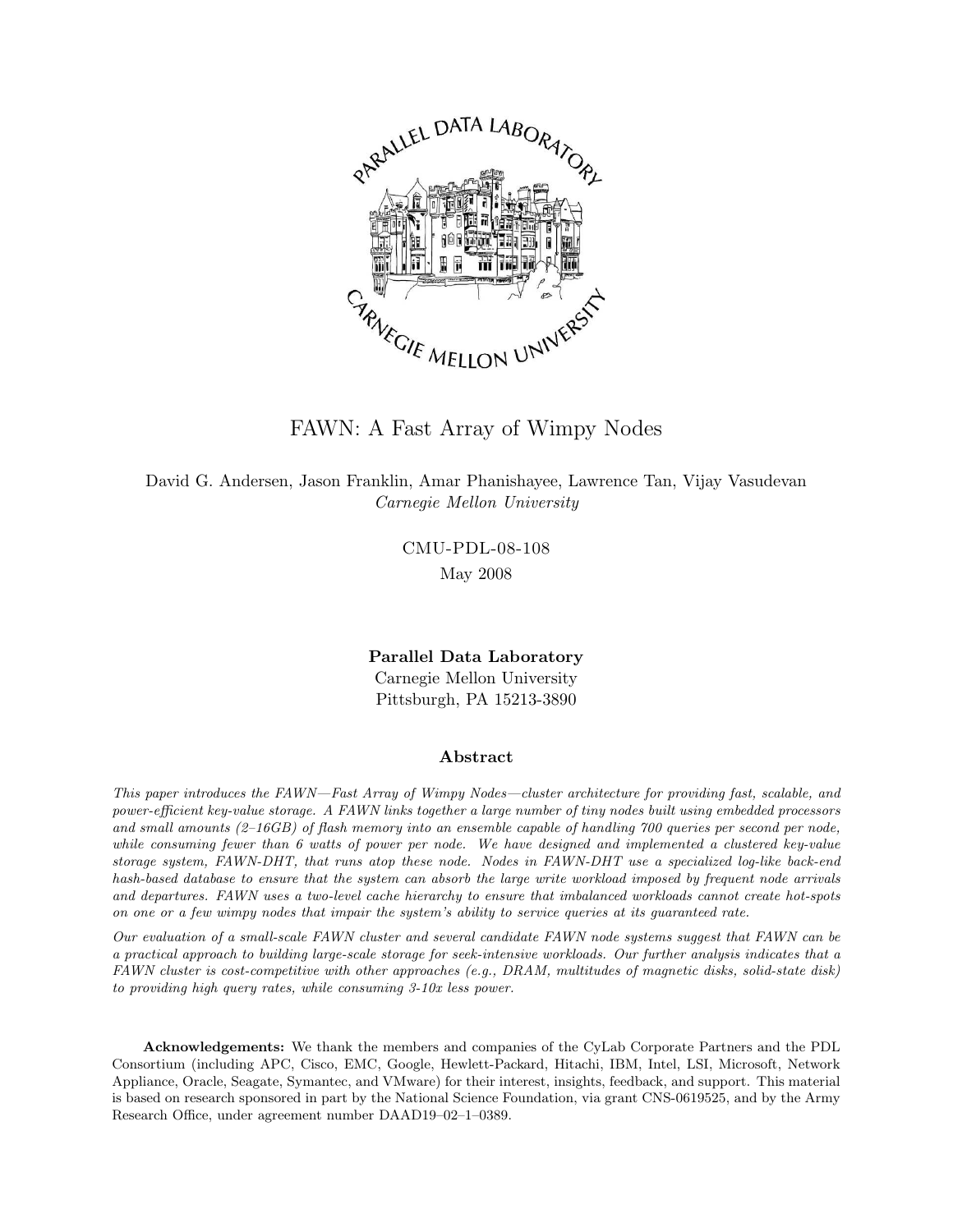Keywords: cluster, flash, databases, performance, power, efficiency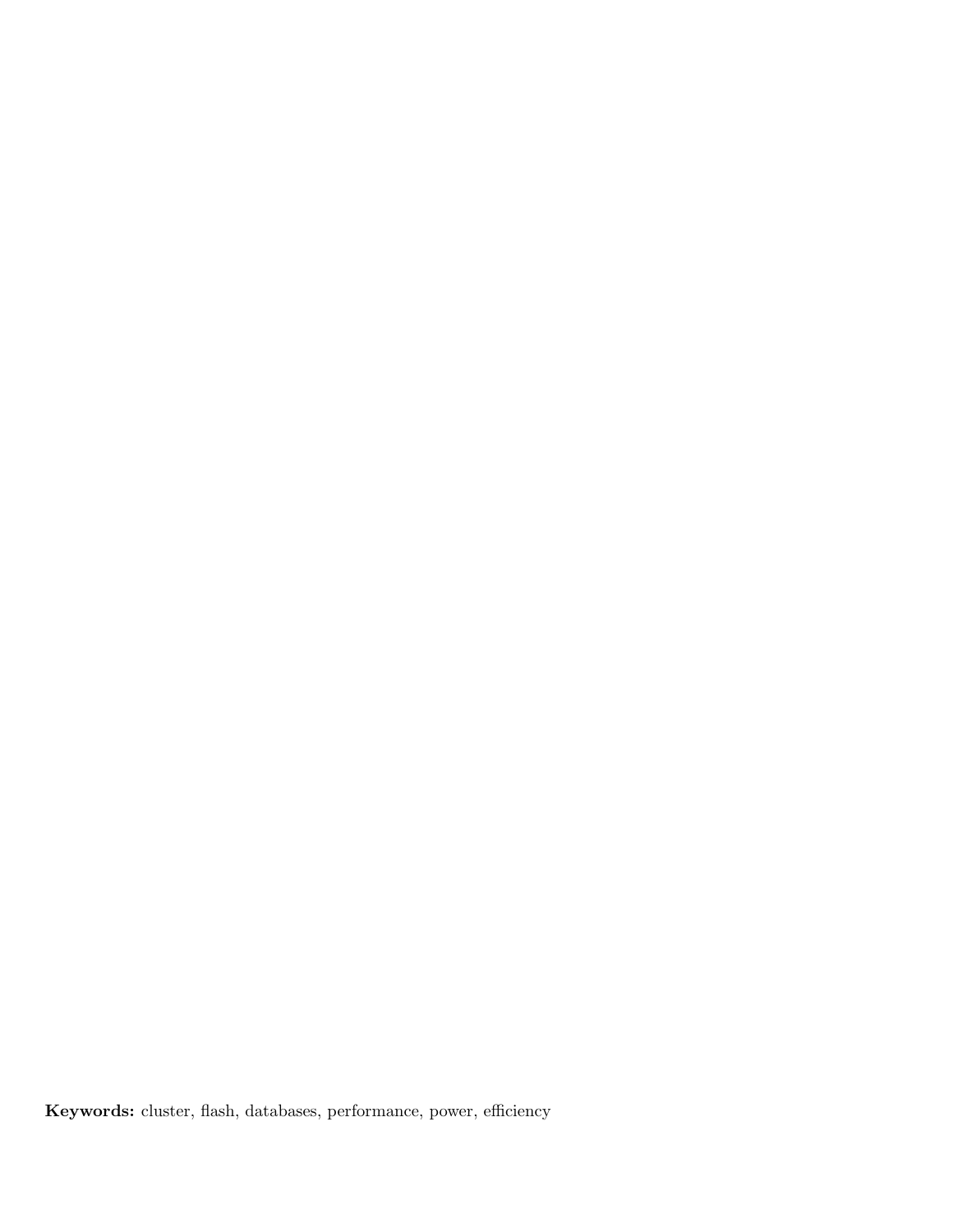### 1 Introduction

This paper presents the design, implementation, and evaluation of a new scalable cluster key/value storage architecture targeting two important trends: the need for power-efficiency and the need to provide tight performance guarantees across widely-ranging workload characteristics. In this work, we focus on meeting these needs for the specific, but important, class of *primary-key, seek-bound* applications that perform a large number of retrievals of small data objects. A few examples of this class of applications include serving large root DNS zones or managing the catalog for large e-commerce sites.

Power is becoming an increasingly large financial and scaling burden for computing and society. The costs of running large data-centers are becoming dominated by power and cooling to the degree that Google, Microsoft, and others have started building new datacenters close to major hydroelectric power sources [\[12\]](#page-21-0) or in areas such as Iceland with free environmental cooling and ready access to geothermal energy. On a smaller scale, power and cooling are serious impediments to the achievable density in datacenters [\[23\]](#page-21-1) and large systems, and heat is one of the major scaling challenges for individual processors. Increasing demand for and techniques to support consolidation make these barriers even more severe [\[13,](#page-21-2) [4,](#page-21-3) [2\]](#page-20-0).

Primary-key, read-mostly workloads with small objects are growing in importance with existing and emerging Internet applications. Social networking and blogging sites such as Livejournal, for instance, have already been forced to create cluster-based memory caches such as memcached [\[10\]](#page-21-4) to handle a huge number of requests per second for objects on the order of tens to thousands of bytes. The same challenges are faced by e-commerce sites such as Amazon.com, which have catalogs of hundreds of millions or more objects [\[8\]](#page-21-5), mostly accessed by a unique object ID. The .com DNS zone faces similar challenges of primary-key lookups in a database of hundreds of millions of DNS entries. In this work, we turn a particular eye towards the queries per joule (equivalently, the queries/second per watt) that different system designs can achieve in serving requests for these small data objects.

Unfortunately, these workloads are poorly suited to conventional disk-based architectures. Disk seek speeds have long been an impediment to such applications, and the gap between seek times and other computer speeds grows worse each year. While intelligent use of caches and clustering can speed access, many of these applications exist in an environment where accesses to "rare" items are likely, either because of user access patterns, adversarial access, or a stringent need to meet response time guarantees regardless of workload [\[8\]](#page-21-5). As we show in Section [5,](#page-12-0) storing these workloads entirely in DRAM is both costly and power-intensive, and often unnecessary to meet the performance requirements of the applications.

This paper introduces a new architecture targeted to serving these workloads quickly and efficiently. FAWN—a Fast Array of Wimpy Nodes—offers a superior alternative that is costcompetitive and vastly more power-efficient than using either magnetic disk or storing terabytes of data in costly DRAM. The goal of this work is to create a cluster architecture where the available computational power, memory, and IO are well-matched. To illustrate this point, consider an example of a poorly-matched system: using a modern, dual-processor quad-core system (2x80W for the CPUs alone) to serve a seek-bound workload from a fast hard drive. Such a system might satisfy 200 queries per second and would consume 300 watts, achieving a terrible  $\frac{2}{3}$  query per joule. As we show in Section [5,](#page-12-0) even less obviously-poor architectures still provide poor power efficiency.

FAWN takes a very different approach to building a cluster, using a large number of tiny nodes (e.g., based on 800Mhz XScale chips with 256MB RAM) coupled to a small amount of Flash memory (2-16GB). The key contributions of this work center around the architecture and the techniques needed to make use of this architecture: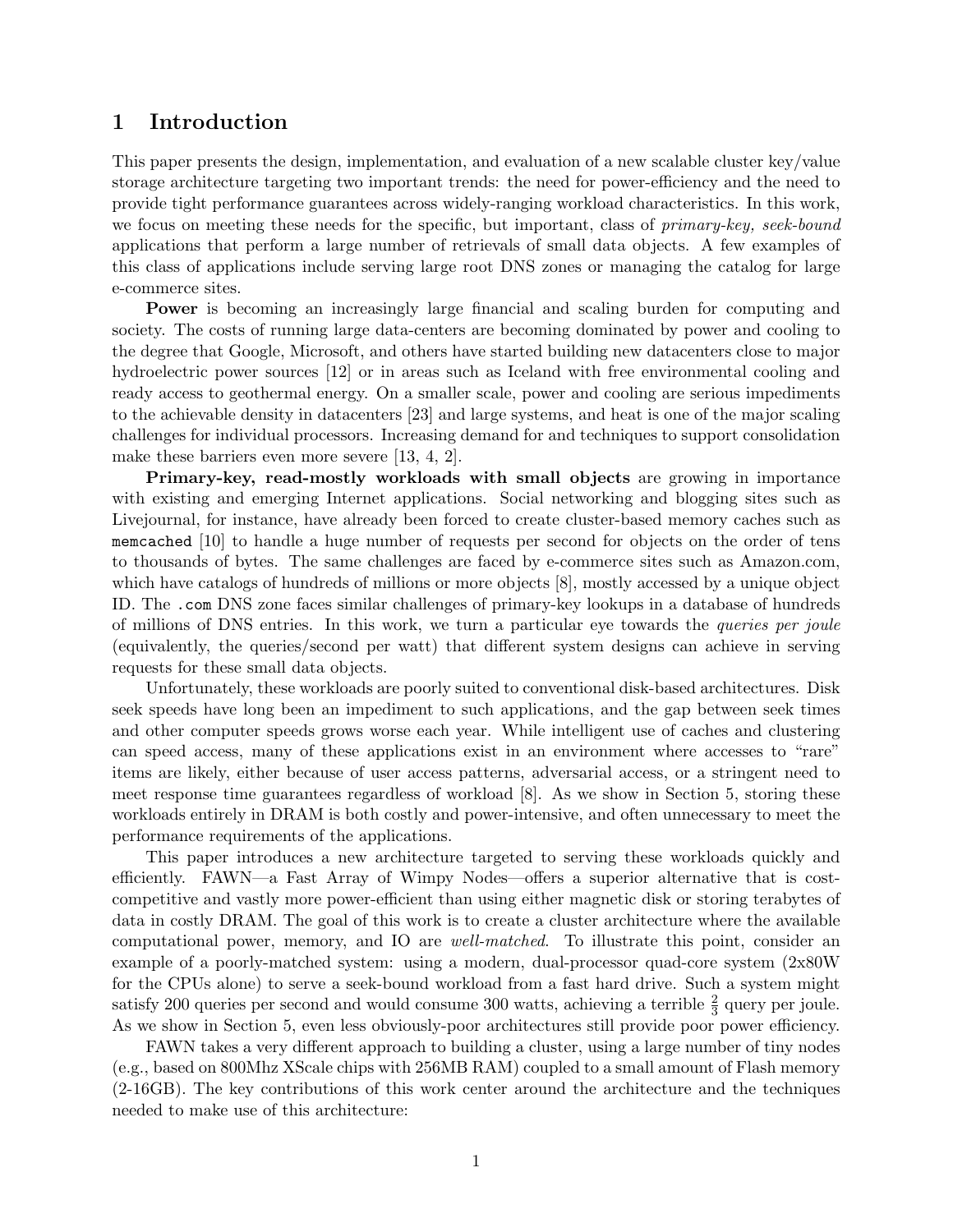A well-matched system architecture for seek-bound workloads. The FAWN nodes consume little power while providing a consistent and high query rate.

The design of the FAWN-DHT primary-key distributed storage system atop the FAWN nodes. The FAWN nodes have two features that introduce challenges beyond those in more conventional distributed hash tables such as Amazon's Dynamo [\[8\]](#page-21-5) or Chord [\[29\]](#page-22-0): The nodes are relatively "crippled" by today's standards, and they use flash memory, which has performance peculiarities somewhere between disk and RAM—Flash is particularly slow with small random write workloads. We present the design features of this system that enable it to run efficiently on a large network of wimpy nodes. These techniques center around ensuring fast bulk-loading of data when nodes join or leave the system and on ensuring that writes to flash are sequential and large, both of which prove necessary for obtaining high performance.

A two-level cache hierarchy to prevent "hot spots" on the wimpy nodes. While FAWN nodes can individually maintain a query rate higher than that of a single magnetic disk, no single node is capable of handling nearly the aggregate rate required of the cluster. In Section [3.5,](#page-10-0) we examine the two-level cache hierarchy that we use in FAWN-DHT to ensure that hot-spots do not slow overall system performance.

Our evaluation of individual FAWN nodes and of a small-scale FAWN cluster (Section [5\)](#page-12-0) show that FAWN-DHT nodes can serve 700 small requests per second while consuming under 6 watts. In aggregate, a complete FAWN cluster is capable of handling one half million lookups per second while consuming 5kW of power, achieving power efficiency nearly 50x that of magnetic disk and 4x that of low-power conventional processors coupled with solid-state disks. We believe that with custom hardware instead of the off-the-shelf nodes used in our evaluation, the power savings could be twice as high.

### <span id="page-3-0"></span>2 Background and Motivation

We begin by briefly reiterating well-known scaling trends that challenge systems designers: the growing (and varying) gap between disk, memory, and CPU speeds. We discuss the relevant metrics that we study in this paper (particularly cost-per-gigabyte and operations-per-joule). We end this section with an examination of the characteristics of Flash memory that are relevant to its use in computers, databases, and our FAWN clusters.

The Increasing CPU-Disk Gap One of the most constant and consternating trends of modern systems is the growing gap between the performance of CPUs and hard drives. HD transfer rates scale linearly with density increases, whereas capacity scales quadratically. HD seek times scale only with platter speed increases, size decreases, and mechanical improvements to read head technology. As a result, the fastest single drives available today have seek times in the range of 2 to 4 ms. For seek-bound workloads, a 4ms seek time provides only 250 requests/second to a CPU capable of billions of instructions per second. The throughput story is still daunting, though somewhat less severe: magnetic disks offer sustained transfer rates of 30-80MB/s; in contrast, a modern CPU can stream gigabytes/sec of data from memory.

This gap represents a prime opportunity to reduce power consumption without reducing performance by balancing the CPU and system capability with that of the storage devices. While simply reducing the speed of the CPU would provide great benefits, this reduction takes advantage of a second scaling challenge to modern CPUs: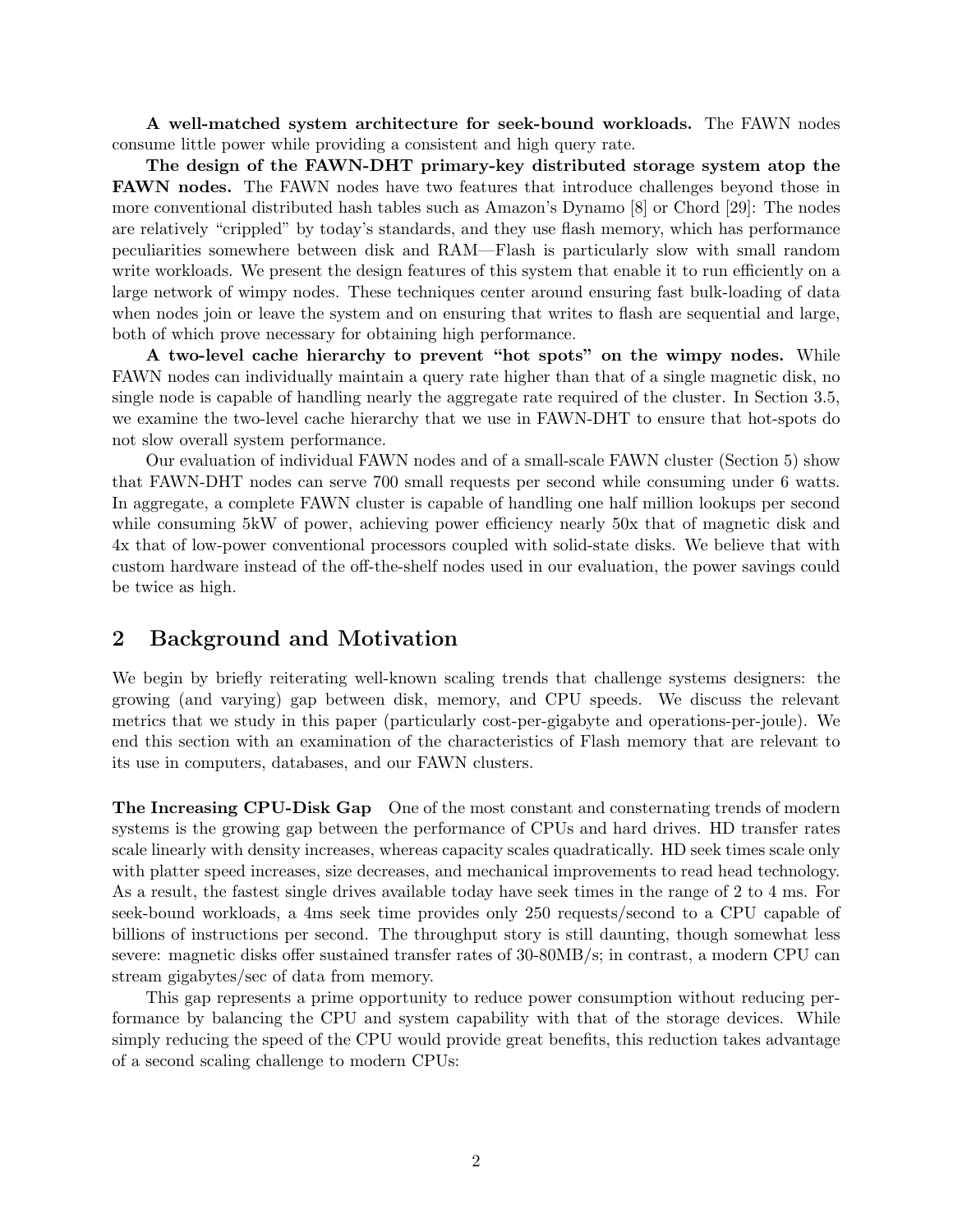CPU power consumption increases faster than speed. High-end CPUs dedicate large amounts of area and power to keeping the processor "fed" using caches, branch prediction, and speculation. These components do not *increase* the speed at which the processor can perform basic operations, but exist to ensure that the CPU-memory speed gap does not cripple system performance. Slower CPUs, in contrast, devote significantly more of their transistors to actual computational duties. As a result, these smaller CPUs are much more efficient in instructions per joule (equivalently, instructions per second per watt).

For example, a quad-core Xeon 7350 operates 4 cores at 2.6Ghz, consuming about 80W. Assuming optimal pipeline performance (4 operations per cycle), this processor optimistically operates at 520M instructions per joule—if it can issue enough instructions per clock cycle and does not stall or mispredict. On the other hand, a single-core Xscale processor running at 800Mhz consumes 0.5W, or 1600M instructions per joule. The performance-to-power ratio of the Xscale is at least three times that of the Xeon, and is likely higher given real-world pipeline performance.

Tellingly, the numbers are even more severe when considered as IO operations per joule: The XScale PXA320 has a 260MHz memory bus; the Xeon has a 1GHz memory bus, five times faster but at 160 times the power.

#### 2.1 Finding the Sweet Spot

Given these trends, we ask: What is the right balance of storage technology and processor technology to serve a seek-intensive, small read workload? Our resulting architecture, which we present in Section [3,](#page-6-0) relies on "wimpy" processors with flash memory. To understand this decision, we highlight the key differences between magnetic disk, flash storage, and DRAM using four metrics:

- cost per gigabyte  $<sup>1</sup>$  $<sup>1</sup>$  $<sup>1</sup>$ </sup>
- throughput
- access time
- power consumption

Cost per Gigabyte: For storage under 4GB per device, Compact Flash(CF)/Secure Digital(SD) cards can be found for about \$5 to \$10.00/GB. Magnetic disks holding less than 4GB are nowhere to be found: the smallest magnetic disk drive commonly available contains 40GB. For small amounts of storage, CF/SD cards are most efficient in terms of form factor and cost per gigabyte. Market forces in the consumer photography sector are likely to help drive down the cost of CF/SD cards even further. Server-quality registered DRAM costs roughly \$50.00/GB, depending on chip configuration and bus speed support.

For larger storage sizes, magnetic disk provides the best cost/GB, from \$0.20/GB for a 320GB+ hard drive to \$0.50/GB for the smallest (40GB) hard drive we found. In comparison, there are few CF/SD cards larger than 16GB, though they cost the same amount per gigabyte as smaller cards. Larger solid-state flash disks are still new enough that their prices vary widely; current 64GB models list for around \$1050, or \$16/GB.

Finally, it is worth noting that the achievable density of DRAM tends to be limited by the available motherboards. Most "standard" motherboards support 8–16GB of DRAM, but systems that support 32 and 64GB tend to be large server-class systems that draw particularly large amounts of power.

<span id="page-4-0"></span><sup>1</sup>Price statistics were gathered by surveying popular online computer electronic stores such as Newegg.com and Buy.com.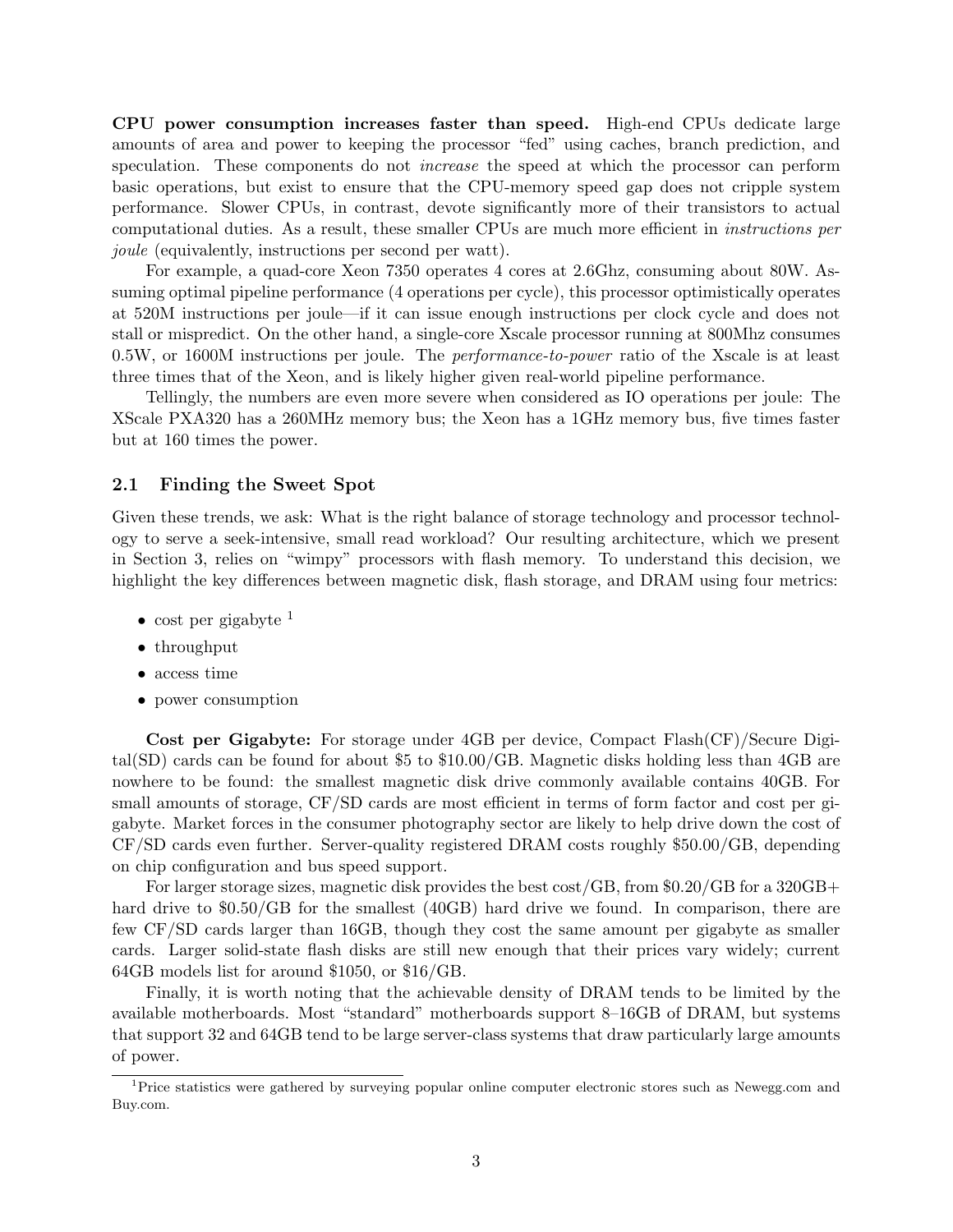Throughput: Magnetic disk provides sustained read throughput from 20-80MB/s, and Compact Flash/SD from 3-20MB/s. DDR2 RAM provides peak transfer rates between 3.2GBps (PC2- 3200) to 8.5GBps (PC2-8500). When throughput is more important than cost or capacity, RAM is the clear choice. On the other hand, providing enough RAM for a wide-range of query-based workloads requires large machines with support for many memory banks; such systems are likely to consume a lot of power. Furthermore, since RAM is volatile storage, additional secondary storage is required to hold the data more permanently, thus increasing the cost and power consumption of these systems.

Seek/Access Time: The fastest magnetic disks available today have seek times from 2-4ms. Compact Flash access times range from 0.1ms to 4ms depending on the product and interface; access times for Flash are likely to decrease as they are not limited by mechanical movement. DDR2 RAM access times are on the order of 10-100 nanoseconds. Intriguingly, recent work in databases has shown that even these low latencies cannot saturate a modern CPU, and CPU-cache-aware techniques are needed to get the most out of a database system [\[3\]](#page-20-1).

Power Consumption: Magnetic disks spin platters at high RPM. Consumer magnetic disk technologies use about 10W of power when active [\[25\]](#page-21-6) and 5W when idle. DRAM requires a significant amount of power to perform active refresh, and often requires between 4-10W per DIMM [\[25\]](#page-21-6). Flash technology requires between 1-3000 microJoules per read operation [\[20\]](#page-21-7), using less than 1W under load.

For the moderate-sized (several 10s to 1000s of GB), seek-bound workloads we consider in this paper, DRAM systems can provide extremely high performance, but only at extremely high costs. In practice, the cost of hundreds or thousands of gigabytes of DRAM is too high for many uses. In this paper, we therefore consider moving towards a Flash-based architecture as a power and cost-effective middle ground between DRAM and disk.

| Metric                                       |                                              | Server-class Node Wimpy Flash-based Node |
|----------------------------------------------|----------------------------------------------|------------------------------------------|
| <b>CPU</b>                                   | Quad-core 2.3Ghz x86 800Mhz ARM              |                                          |
| Memory (DRAM)                                | 4-32GB                                       | 128MB                                    |
| Memory $cost/GB$ (\$)                        | 50                                           | 50                                       |
| Storage capacity (GB)                        | $ 40GB-1TB$ (per disk) $ 512MB-16GB$ (Flash) |                                          |
| Storage cost per $GB$ (\$)                   | $ 0.30\rangle$                               | 10                                       |
| Disk speed (read latency)                    | 4ms                                          | 1ms                                      |
| Queries per second (data in memory)          | 80000                                        | 3000                                     |
| Queries per second (data on disk)            | 170                                          | 150-300                                  |
| Power consumption                            | 300W                                         | 0.75W                                    |
| Total Cost (power $+ HW$ ) over 3 years 9000 |                                              | 453                                      |

<span id="page-5-0"></span>Table 1. Comparison of a high-end machine to a wimpy flash-storage node.

#### 2.2 Flash memory characteristics

NAND Flash provides a non-volatile memory store, offering several significant benefits over typical magnetic hard disks:

- 1. Improved read access times, ranging from 1us to 1ms in modern chips, providing over an order of magnitude improvement [\[20\]](#page-21-7).
- 2. Increased random read performance [\[19\]](#page-21-8): up to 18.5 times better random read throughput than on magnetic disk. As opposed to disk, accessing two sequential pages is no faster than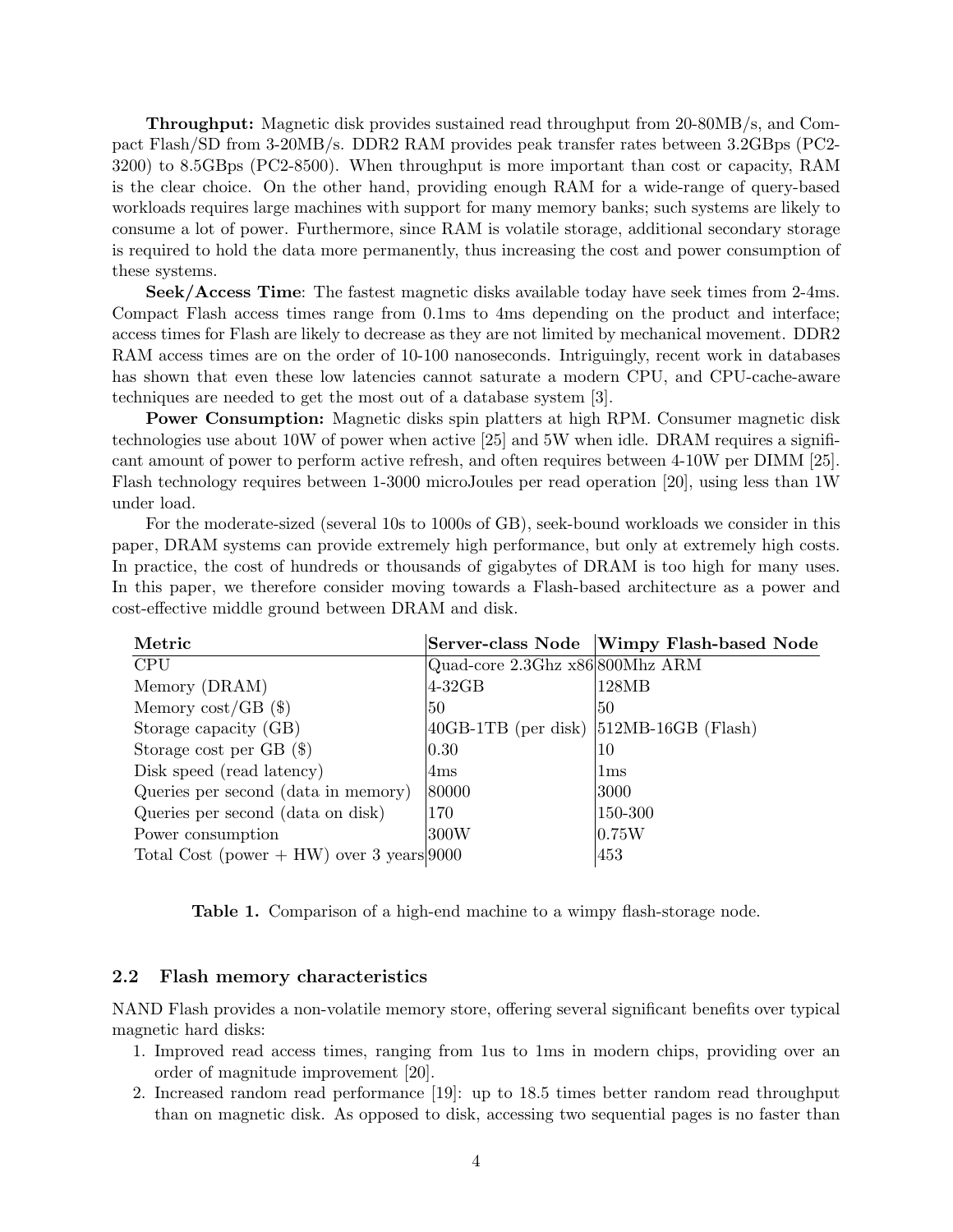accessing two random pages.

3. Low power consumption: Flash devices utilize under a Watt of power even under heavy load, whereas disks are mechanical devices and require up to 10W at load.

On the other hand, Flash memory also operates similarly to disk in certain ways, including poor random write performance.

In Flash storage, reads and writes typically operate on pages on the order of 512-2048 bytes [\[19,](#page-21-8) [20\]](#page-21-7). Pages are organized into groups of 32 or 64, called erase blocks. Data in erase blocks have bits initialized to 1, and can be written at the bit granularity to change a 1 to a 0, but not from 0 to 1. Thus, a write operation requires that an entire block be erased before writing new data, because the 0 bits must be reinitialized to 1. As a result, Flash writes tend to be expensive in comparison to reads.

Small writes on flash are very expensive, because an update of a single page requires the equivalent of writing an entire block of pages. Previous work has shown that the energy and time to write to Flash requires a fixed initial access cost and a linear per-page access cost for each incremental page written [\[20\]](#page-21-7), so it is in the interest of storage systems to write to Flash in as large chunks as possible to amortize the initial access cost of a write.

The Flash Transition Layer (FTL) on most Flash devices performs a number of additional duties, such as wear-leveling to prevent erase block wear-out. Some of these functions also add to the already-significant overhead of small writes on Flash devices. As we discuss in more detail in Section [7,](#page-18-0) these performance problems have motivated the wide use of log-structured techniques for Flash filesystems and data structures. These same considerations underlie the design of FAWN's node storage management system.

# <span id="page-6-0"></span>3 Design

The FAWN architecture, depicted in Figure [1,](#page-7-0) uses a large number of "wimpy" back-end nodes that act as data storage/retrieval nodes, and a much smaller number of more powerful front-end nodes that act as protocol gateways between an application protocol and the back-end nodes. Our design consists of three major components:

- The overall system architecture of wimpy nodes and front-end nodes and the division of responsibility between these nodes.
- The DHT-like system that assigns data to nodes, handles PUTs and GETs, and manages node joins and leaves.
- The techniques for managing data on individual nodes in a way that operates well on the highly resource-constrained back-end nodes.

We describe each of these components below. In Section [5,](#page-12-0) we show that each is necessary to creating a FAWN system that is fast, efficient, and that scales well.

#### 3.1 Design Goals

Our design of FAWN and the FAWN-DHT strives to meet 3 goals:

- 1. Power efficiency: Maximize the queries performed per joule of energy.
- 2. Meet service-level agreements: Regardless of workload, the FAWN cluster must support a minimum number of queries per second. Exceeding this rate is nice, but need not be a primary design goal.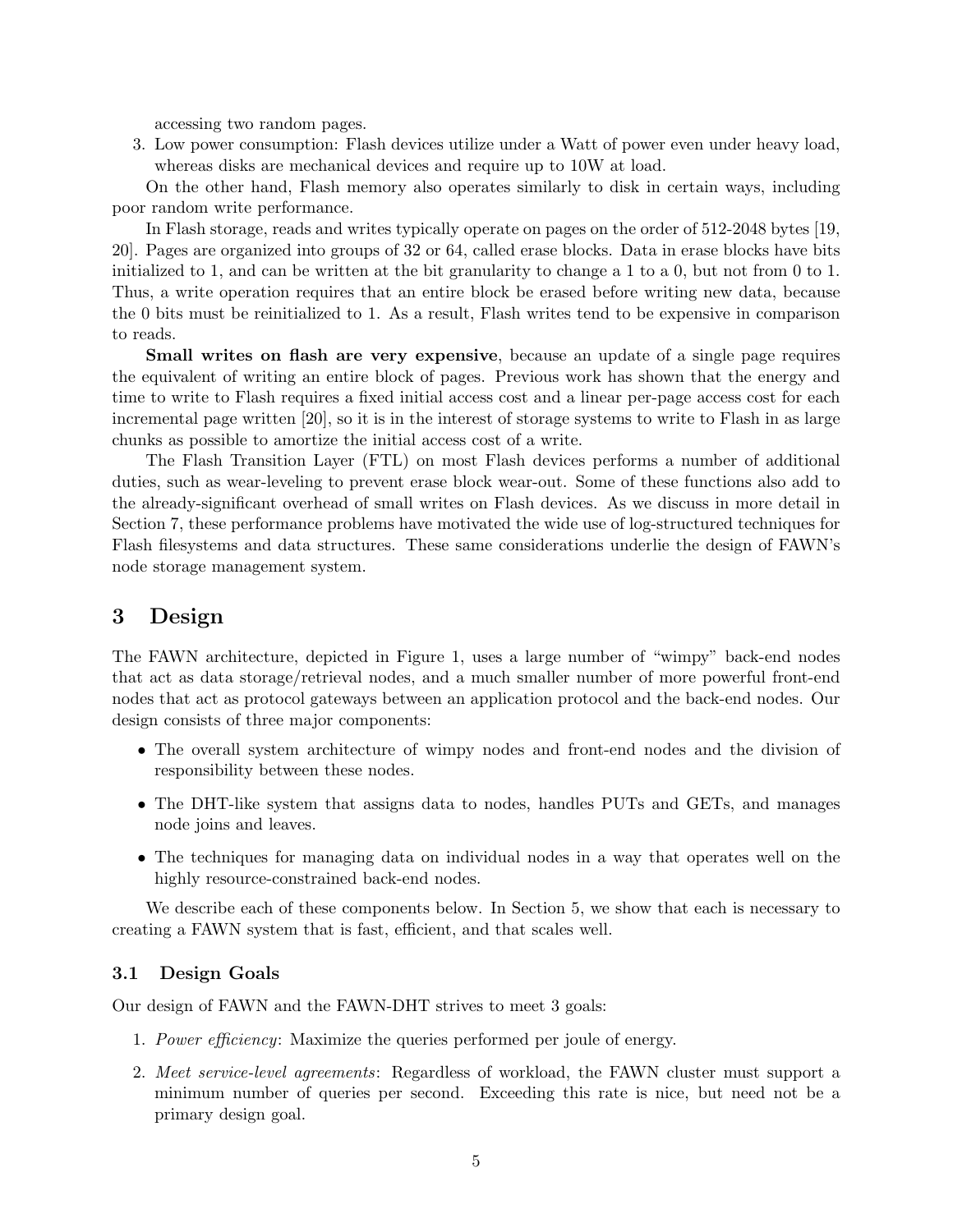

<span id="page-7-0"></span>Figure 1. FAWN system architecture.



<span id="page-7-1"></span>Figure 2. The FAWN API and division of responsibilities.

3. Operate under continuous node arrivals/failures. In a FAWN system of any size, failures will be the norm. The system must meet its goals despite frequent membership changes. This goal directly supports the notion that a FAWN architecture should be easily and incrementally expandable by simply adding additional nodes.

### 3.2 FAWN Architecture

The FAWN architecture, depicted in Figure [2,](#page-7-1) consists of four parts: the client interface, a front-end node manager with response cache, the back-end interface, and a back-end storage manager.

Client applications interact with FAWN via a key-based get/put interface, as they might with a more conventional (distributed) hash table such as Chord or Dynamo. For relatively simple applications such as DNS, the gateway from the client application to the put/get interface will run on the front-end node itself, or applications might be written to use the get/put interface itself. FAWN's interface is similar to that of many prior systems, though FAWN allows clients to specify a state continuation so that the front-end nodes can operate statelessly:

> $get(key, continuation) \rightarrow value, continuation$  $put(key, value) \rightarrow status$

The front-end nodes maintain a one-hop DHT-like system (they know the identities of every back-end node) to route messages to nodes, and they maintain a small cache (Section [3.5\)](#page-10-0) of recent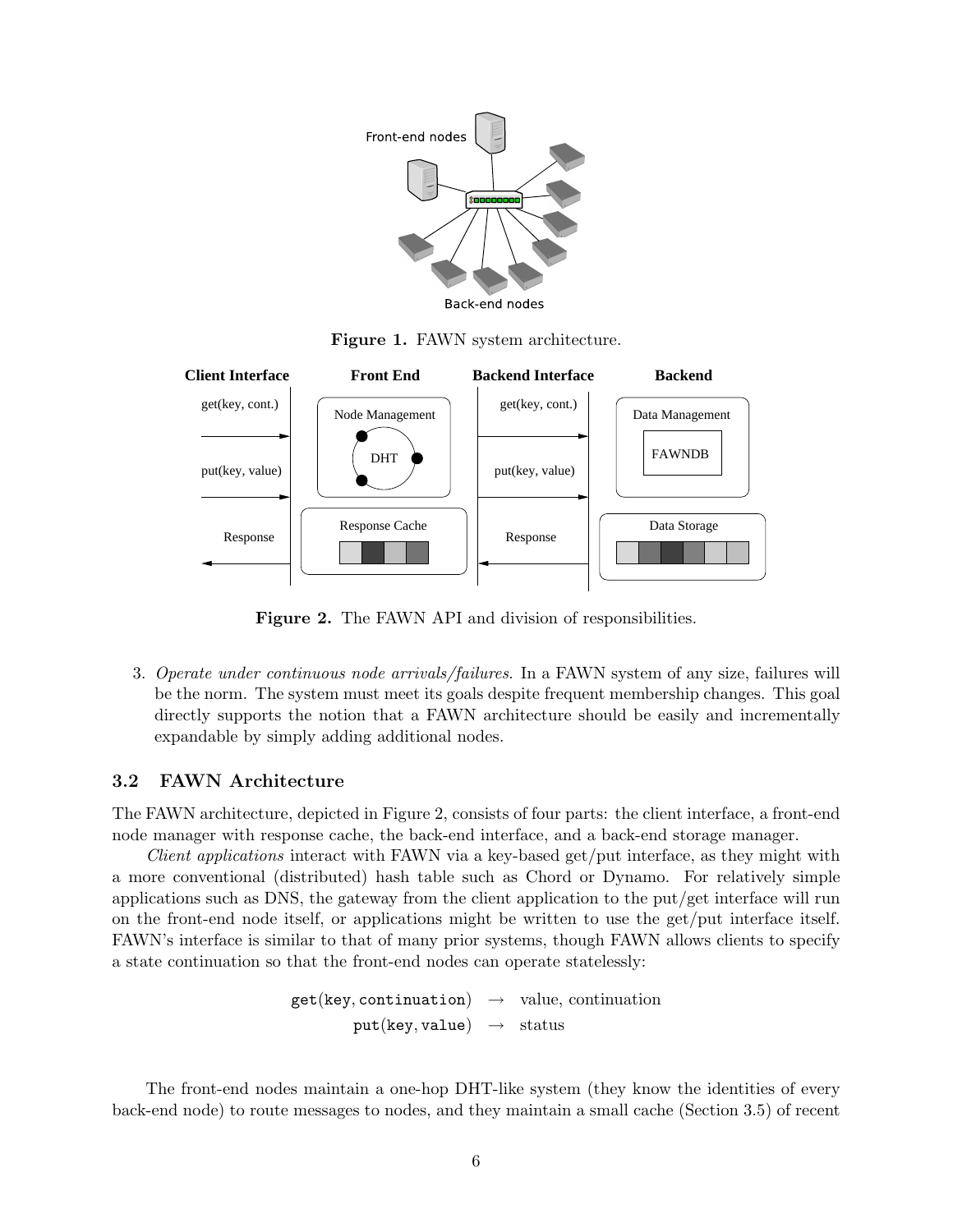queries.[2](#page-8-0) As described in the next section, the front-end managers handle join and leave events for new back-end nodes.

#### 3.3 The FAWN Distributed Hash Table

FAWN's back-end nodes are organized into a storage ring-structure based upon the Chord DHT [\[29\]](#page-22-0). We omit the Chord routing algorithms in favor of a one-hop hierarchical design in which the frontend nodes maintain the entire node membership list (and can therefore route directly to the node containing a particular data item). This design requires that front-ends track on the order of hundreds or a few thousands of back-end nodes, which does not need the massive scalability of DHT  $O(\log n)$  algorithms. While we suspect that readers are by now familiar with the consistent hashing techniques used in these systems, we outline briefly the operation of FAWN's storage manager, highlighting important differences with prior work where appropriate.

Storing data: FAWN uses a 160-bit circular ID space for its hash table. Nodes identify themselves as  $v$  "virtual" nodes in the ring, with IDs derived from the hash of their Ethernet MAC address. Each node is responsible for items for which it is the item's "successor" in the ring space (it is the node immediately clockwise in the ring). In addition, items are replicated at the  $r$  following nodes in the ring.[3](#page-8-1) As an example, consider the cluster depicted in Figure [3](#page-9-0) with three physical nodes. Each node is represented as two virtual nodes, and items are replicated onto two replicas.

The dashed line shows the area of the ring for which virtual node n1-1 is responsible as a primary and as a replica (secondary). In total, node N1 will store 5 different items from four different ranges. The distinction between these ranges plays a key part in efficiently handling node arrival and departures, as we discuss in the next subsection.

The FAWN-DHT front-end handling a PUT request sends the request to every node in the replica group. FAWN-DHT does not currently ensure consistency between these nodes if failures occur; in the future, we plan to add vector clocks and a gossip protocol for eventual consistency, but such support is outside the scope of our current work.

**Fetching data:** To service requests, the front-end looks up the replica group for a given key  $k$ . In our weakly-consistent model, only one node is needed to service a GET request, so the front-end directs all requests for key  $k$  to the node's owner (the first node counter-clockwise in the ring).

#### <span id="page-8-2"></span>3.4 Per-Node Storage Management

FAWN back-end nodes use a storage architecture that is designed to make efficient use of their Flash memory and limited CPU and RAM. As described in Section [2,](#page-3-0) Flash memory behaves more like disk than is often perceived: random writes are more expensive than sequential writes, and small random writes are even worse. Prior work has shown that a log-like approach works well on Flash devices, and we use this observation as the basis for our design.

The workloads we envision for FAWN are read-mostly (representative examples again being serving huge DNS zones or e-commerce catalogs). With this workload, however, FAWN nodes must

<span id="page-8-0"></span><sup>&</sup>lt;sup>2</sup>To focus primarily on the implementation issues surrounding wimpy nodes and flash memory, in this work we deliberately ignore some issues of consistency—our FAWN prototype provides only weak consistency and may return inconsistent results. We do not make use of this relaxed consistency to improve performance, but adding consistency would add additional communication load to the front-end nodes.

<span id="page-8-1"></span><sup>&</sup>lt;sup>3</sup>As an optimization, replica groups skip over virtual nodes mapped to a physical node already represented in the group. In practice, this matters mostly for small clusters.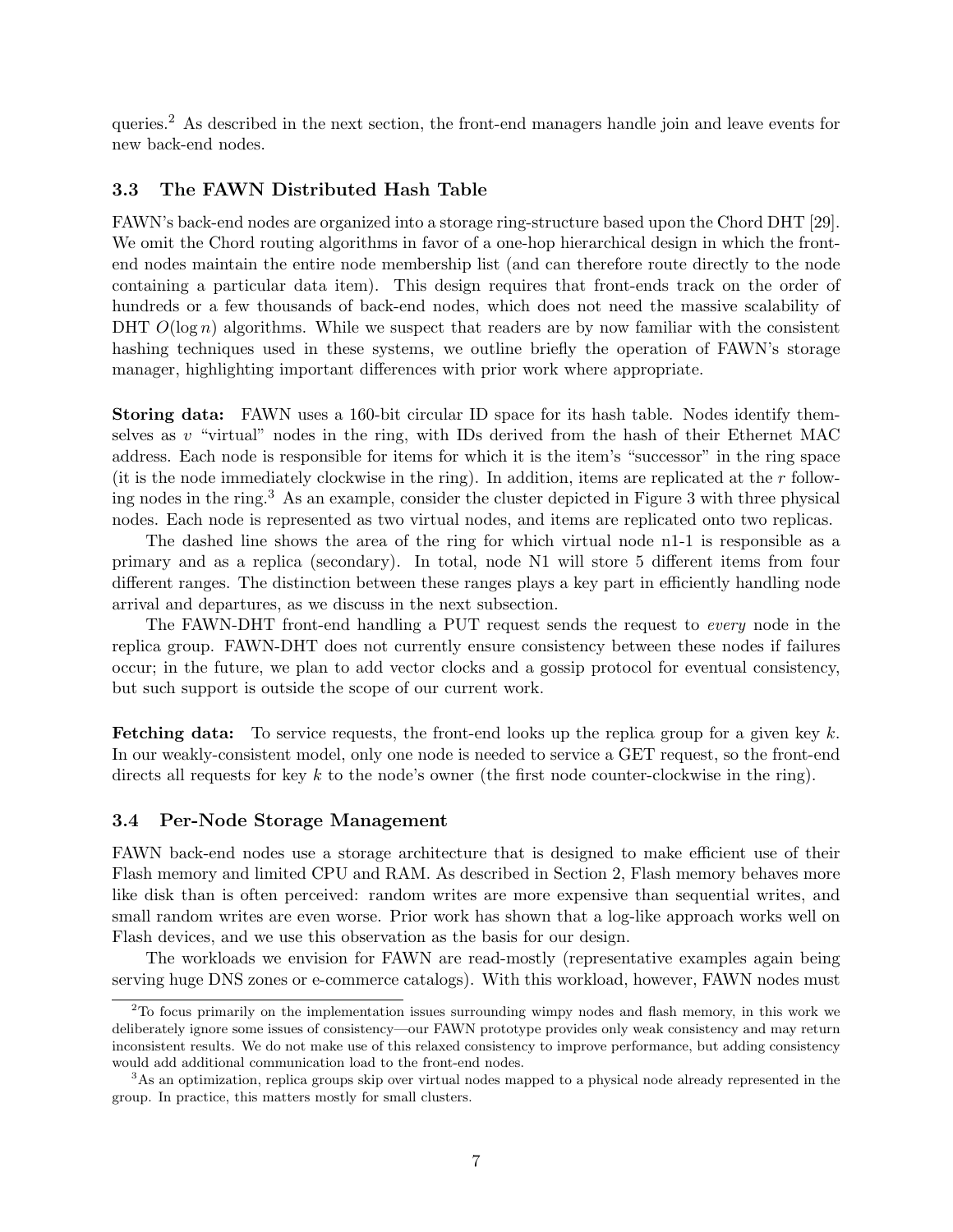

<span id="page-9-0"></span>Figure 3. An example ring with three physical nodes. Items a, b, ..., g, are data items mapped to their locations in the ring.

still be able to write data rapidly when a node joins or leaves the system, and at a moderate rate during normal operation. Our storage architecture specifically optimizes for the traffic patterns that occur during membership changes.

Node join and leave traffic: Examining the ring in Figure [3,](#page-9-0) observe what would happen if a new node X was inserted between  $n1-2$  and  $n3-2$  on the left-hand side of the ring:

- 1. Node n1-1 would no longer need to store objects falling between  $n-1$  and the new node X and could free that memory.
- 2. Node X would need to obtain objects from nodes n1-2 and n2-2.

In practice, of course, the node would insert at *multiple* locations because of its  $v$  virtual nodes, and so would cause changes at  $r * v$  places in the ring.

As the experiments we present in Section [5](#page-12-0) show, simpler architectural choices (e.g., simply using BDB to manage the back-end database) can be an order of magnitude slower than FAWN for handling these bulk data moves.

Node Storage Architecture: Our resulting architecture has two features: First, each FAWN node stores one database file per hash-range (e.g., the objects falling between two nodes on the ring) that it is responsible for. The node's storage manager handles each of these independent database files. With the parameters we choose for replication (3) and virtual nodes ( $\leq 10$ ), each storage manager will have about 30 of these files (Figure [4\)](#page-10-1).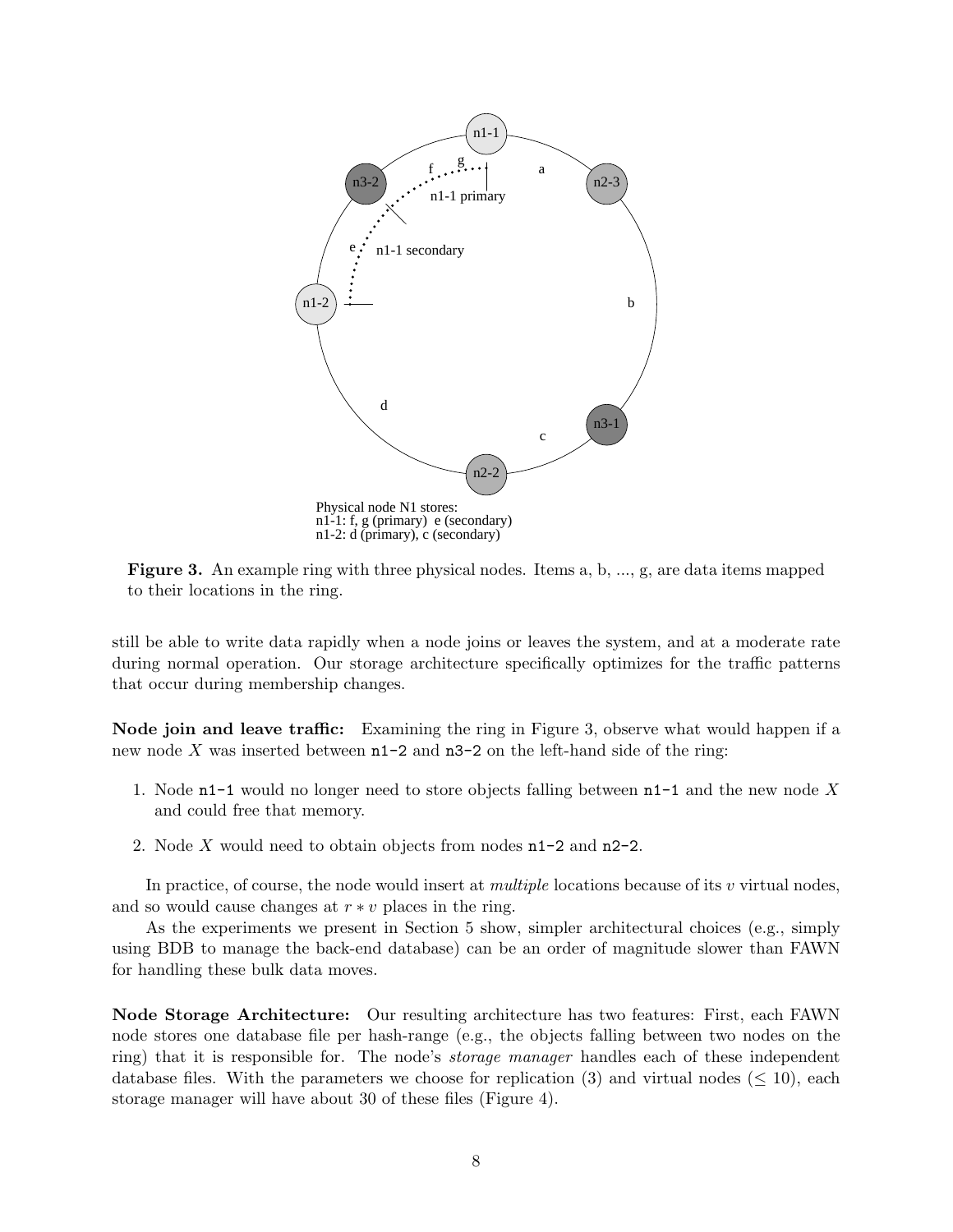

<span id="page-10-1"></span>Figure 4. The FAWN per-node storage manager divides data into one file per hash-range that the node is responsible for to facilitate management and bulk data copy operations.



<span id="page-10-2"></span>Figure 5. The FAWNDB back-end storage format. The index and data areas are separate, and all data inserts are sequentially written to the end of the data area, ensuring log-like performance.

Each FAWN database file is a hash-based database with a separate index and data region (Figure [5\)](#page-10-2). Data is inserted by appending it to the end of the data region and updating the index pointer to it. The nodes are sized so that the index fits in memory, though most of the data will not.

This layout confers several advantages to FAWN nodes. Consider the above example of a node joining. To support this requires three operations:

- 1. Node n1-1 splits one file into two using a single pass partition operation, and then deletes one of the resulting files. The partition operation takes a 160-bit hash value and splits a database file into two, one with objects above the partition value and one that contains all objects below the value.
- 2. Nodes  $n3-2$  and  $n1-2$  each send one entire hash-range file to the new node X. X can immediately begin using these files without re-indexing or touching their content.

Key to this approach is noting that upon joining, all operations on the flash devices are singlepass bulk read and write operations. Other than the single partition operation, these operations touch only the data that must be moved to the new node.

#### <span id="page-10-0"></span>3.5 Caching in FAWN

FAWN uses caching to ensure that it always meets or exceeds its minimum query rate, even if an abnormal fraction of the total requests hit a single (wimpy) back-end node. This use, avoiding worst-case behavior, is quite different from the use of caching in traditional systems, where caching is used to boost average-case behavior. FAWN takes advantage of this difference to ensure high performance with comparatively tiny amounts of cache at the front-end nodes.

Load balance assumptions. FAWN uses consistent hashing to map items to nodes. We assume that while the distribution of requests for individual *objects* may be extremely unbiased, the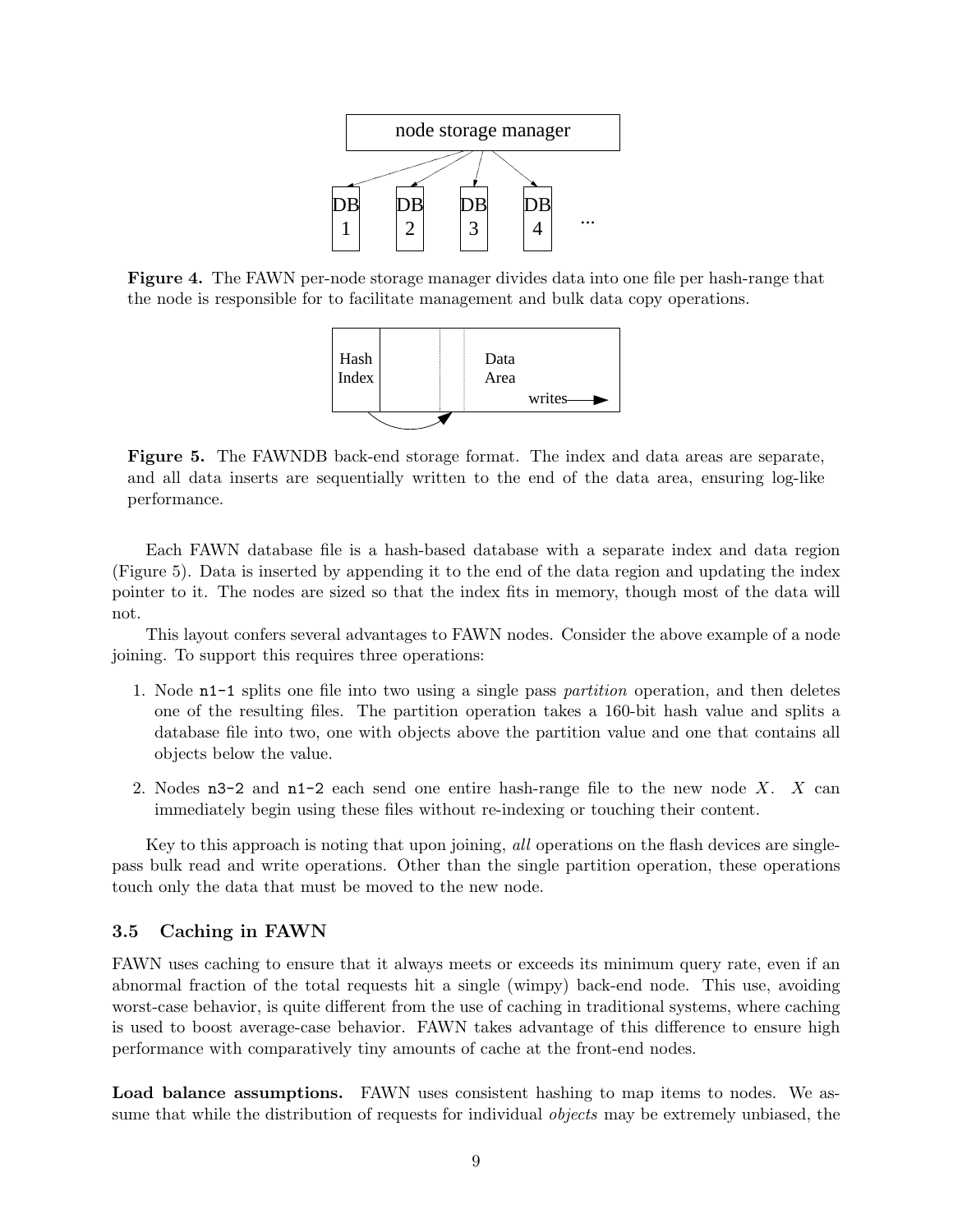distribution of popular objects to FAWN nodes is random. We assume that an adversary cannot explicitly retrieve, e.g., a wide range of objects that all map to a single node. To guarantee this, FAWN might need to internally use a keyed hash function (which it does not currently do, but doing so is a simple change). Under this assumption, FAWN ensures that accesses are load-balanced by using the Chord technique of having  $O(\log n)$  virtual nodes for each physical node.

Two-Level cache hierarchy. FAWN caches data using a two-level cache hierarchy. Each node implicitly maintains a small cache of recently accessed data in its filesystem buffer cache. Under a worst-case (completely random) workload, the node serves all data from flash, but as the workload reaching the node becomes biased, it serves data more rapidly from cache. As noted previously in Table [1,](#page-5-0) the wimpy (Soekris) nodes serve 150-300 queries/sec from flash, but can serve up to 3000 queries/sec from memory.

The FAWN front-end maintains a high-speed, small query cache to ensure that even if all queries would have gone to a single back-end node, the system can meet its guarantees. Fortunately, this cache easily fits in memory: it must hold only  $N \log N$  entries, where  $N$  is the number of backend nodes. With 512 byte entries and 1000 back-end nodes, the front-end would need only 512KB of cache.

Cache size analysis: The FAWN cluster can meet its guaranteed query rate when queries are being handled by all N back-end nodes. If the most popular  $N \log N$  items are cached, and items are assigned randomly to back-end nodes (buckets), then by the coupon collectors problem, all of the nodes will be in use for at least one of these objects. As a result, for the workload to not result in cache hits, it must be requesting a sufficiently diverse set of items such that those items come from all nodes in the cluster. In this case, the cluster is able to meet its performance goals by serving the requests directly from the back-end nodes.

This analysis elides a small constant factor from the  $O(N \log N)$  analysis for load balancing. Without that factor, the load on back-end nodes may be unbalanced by a factor of  $\log N$ . Fortunately, the first-level memory cache on the back-end nodes absorbs this imbalance—cached accesses are about 20 times faster on the back-end nodes. We confirm our analytical results with empirical performance results in Section [5.4.](#page-16-0)

### <span id="page-11-0"></span>4 Implementation

FAWN is implemented in C (4000 lines of code) and uses GLib2.0. The front-end node runs two threads – one thread services requests from applications and forwards them to the second thread which interacts with the back-end nodes and also maintains an internal cache. Put requests are directly forwarded to the appropriate back-end nodes. Get requests are serviced from the front-end cache if possible, or else are routed to the appropriate back-end node. The response is then cached in a cache-manager using LRU replacement. The front-end and back-end components interact over UDP. The maximum per port buffer size for UDP sockets is set to 1MB. Requests and responses are decoupled, i.e. the front-end makes a request and is not blocked for the response. Requests and responses are correlated using state continuations.

We have deployed the FAWN code on a small cluster that we use for the evaluation in Section [5.](#page-12-0) We measured the architecture on a number of node types, but found that most embedded systems failed in one way or another: the Soekris hardware upon which we measure our system is several years old and therefore consumes 3.75 watts per node. Lower-power embedded systems that provide similar performance (e.g., the Gumstix platform [\[1\]](#page-20-2)) were typically deficient in other ways, such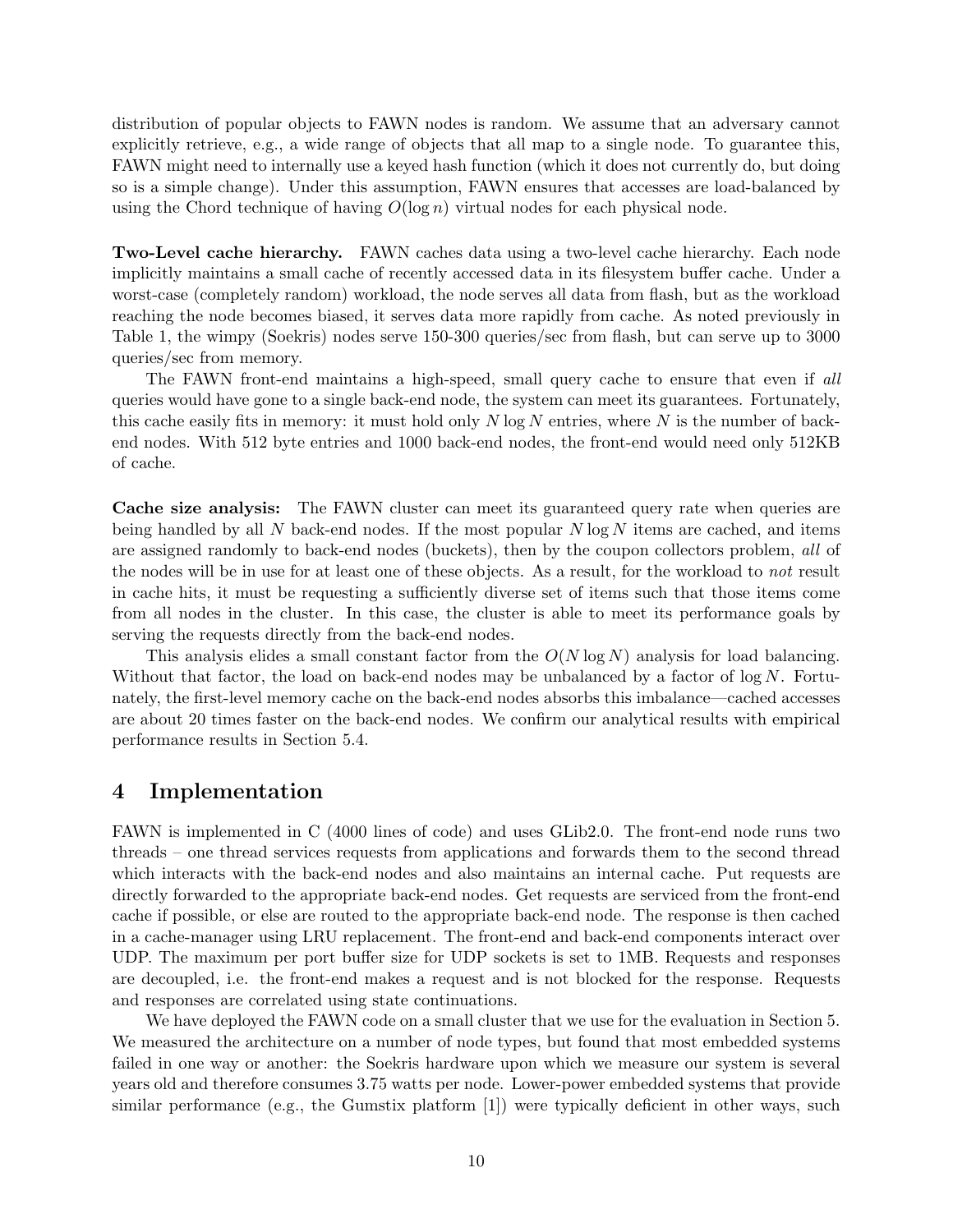as providing only 16 bit PIO access to their compact flash slots, that crippled their use as FAWN nodes (despite having an overall faster CPU). In the following section, we discuss the hardware upon which we have deployed FAWN. In Section [6,](#page-16-1) we discuss the requirements for the FAWN hardware we plan to build to support this system.

### 4.1 Prototype Cluster

We have deployed the FAWN prototype on a cluster of Soekris Net4801-60 nodes.

| <b>CPU</b>              | 266Mhz SC1100 (Pentium-like) |
|-------------------------|------------------------------|
| Memory                  | 256MB                        |
| <b>Network</b>          | 100Mbit ethernet             |
| Flash                   | SanDisk ExtremeIII 2GB CF    |
| <b>Flash access DMA</b> |                              |

The cluster is configured to netboot from the front-end node. The nodes are linked to one 8-port and one 5-port 100Mbit/1Gbit switches to which the front end is also connected.

# <span id="page-12-0"></span>5 Evaluation

Our evaluation of FAWN follows closely from its design goals. We first compare the energy/performance and (estimated) cost/performance of a FAWN system to several conventional architectures; our results show that FAWN is competitive on cost while offering large energy savings. We next examine the behavior of the FAWN system in more detail to understand the effects of its major design features, examining the time required to handle node arrivals and failures and comparing our design decisions with designs used in more conventional architectures.

Measuring power consumption: Unless otherwise noted, we measure power consumption at the wall, including all conversion losses, using a "Kill-a-Watt" P4400.[4](#page-12-1)

### 5.1 Performance and Power

We begin by comparing the queries/joule achieved by seven systems that occupy varying points on the power/performance curve. We compare a server, two desktop, and one laptop (because of its focus on power efficiency) with several hard drives and solid-state disks, along with three low-power embedded systems.

- Server: Quad Processor, Dual-Core Intel Xeon 5130, 12GB DRAM, 1Gbit/s Ethernet, 15x HD RAID-5.
- Desktop: Asus P2-P5945G barebones w/ 2.4Ghz Intel Core 2 Duo CPU, 2GB DRAM, 1Gbit/s Ethernet, 7200RPM Hard Drive. A power-efficient, small-form-factor machine.
- Desktop+SSD: The Desktop machine above equipped with an IDE 32GB solid-state Flash drive.
- Macbook Pro: A MacBook Pro laptop. 2.33Ghz Intel Core 2 Duo CPU, 2GB DRAM, 1Gbit/s Ethernet, 5400RPM Hard Drive.
- Alix: An Alix.1c embedded computer. 500MHz AMD Geode LX CPU, 256MB DRAM, 100Mbit/s Ethernet.

<span id="page-12-1"></span> ${}^{4}$ <http://www.p3international.com/products/special/P4400/P4400-CE.html>,  $0.2\%$  accuracy.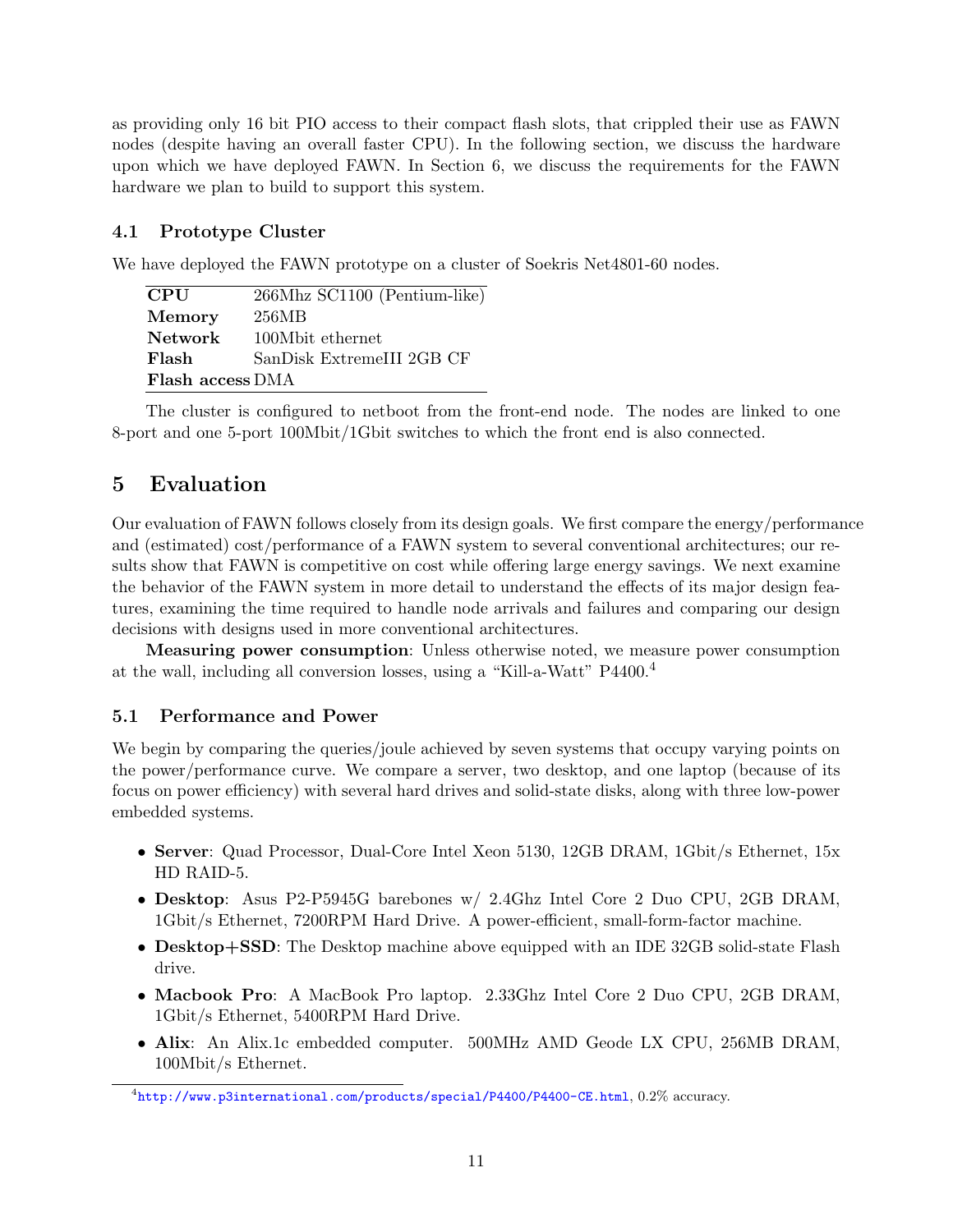| <b>System</b>       |          |    | <b>QPS Watts Queries/Joule</b> |
|---------------------|----------|----|--------------------------------|
| Alix                | 704      | 6  | 117                            |
| Soekris $(1)$       | 334 3.75 |    | 89                             |
| Soekris $(8)$       | 2431 30  |    | 81                             |
| Desktop+SSD 2728 80 |          |    | 34                             |
| Gumstix             | 50       | 2  | 25                             |
| Macbook Pro         | 53       | 29 | 1.8                            |
| Desktop             | 160      | 87 | 1.8                            |
| Server              |          |    | 1.2                            |
|                     |          |    |                                |

<span id="page-13-0"></span>Table 2. Query rates and power costs using different machine configurations. (<sup>∗</sup> Server power is estimated–our power measuring device does not accept the 220V feed that the server uses.)

- Soekris: A Soekris net4801-66. 266MHz SC1100 CPU, 128MB DRAM, 100 Mbit/sec Ethernet.
- Gumstix: A Gumstix Verdex XL6P. 600MHz Marvell PXA270 XScale CPU, 128MB RAM. 16-bit PIO Compact Flash interface. 100Mbit/s Ethernet.

We first evaluate the power and query rate that these systems can achieve using the FAWN database on a single node. The tests requested the data over the network to measure the rate at which these nodes could serve data if they were acting in a FAWN cluster. Table [2](#page-13-0) shows the results. The embedded systems are decisively more power-efficient than even the low-power desktop node with a modern SSD. The best-performing node, the Alix.1c, achieved 117 queries per joule. Laptops and desktops serving queries from a single hard drive achieved only 1.8 queries per joule (and were considerably slower). A high-end server with a 15-disk RAID5 array achieved 1.2 queries per joule.

Scaling with more FAWN nodes To determine whether the FAWN architecture would scale, we performed a *small*-scale scaling test using the 8 available Soekris nodes in our cluster. The results, in Figure [6,](#page-14-0) show that at this scale, the FAWN database scales linearly with an increasing number of back-end nodes. This cluster is quite small, but there is little in the architecture that impairs scaling to the small thousands of nodes: the front-end nodes track only a small amount of data per back-end node, and there is no inter-node communication. The FAWN design is very similar to other massively-scalable designs such as Amazon's Dynamo [\[8\]](#page-21-5). While these scaling results are as expected as they are encouraging, we plan to conduct larger-scale tests in the future.

#### 5.2 Power and Cost of a FAWN Cluster

A FAWN cluster is not simply an independent set of nodes; it requires front-end nodes and a network infrastructure to link them together. In this section, we first extrapolate the queries/joule that could be provided by a complete FAWN cluster. For this analysis, we use as a baseline the Alix.1c system (Table [2\)](#page-13-0) instead of the relatively old (2003) Soekris nodes from our test cluster. The analysis includes the power overhead of the FAWN nodes, the front-end nodes, and the network infrastructure. We conclude by briefly speculating about the cost and performance of a custom FAWN cluster.

Front-end nodes: The Desktop node (Table [2\)](#page-13-0) with a small amount of flash consumes 80W and can forward 81,000 queries/second to back-end FAWN nodes. As a result, using Alix-based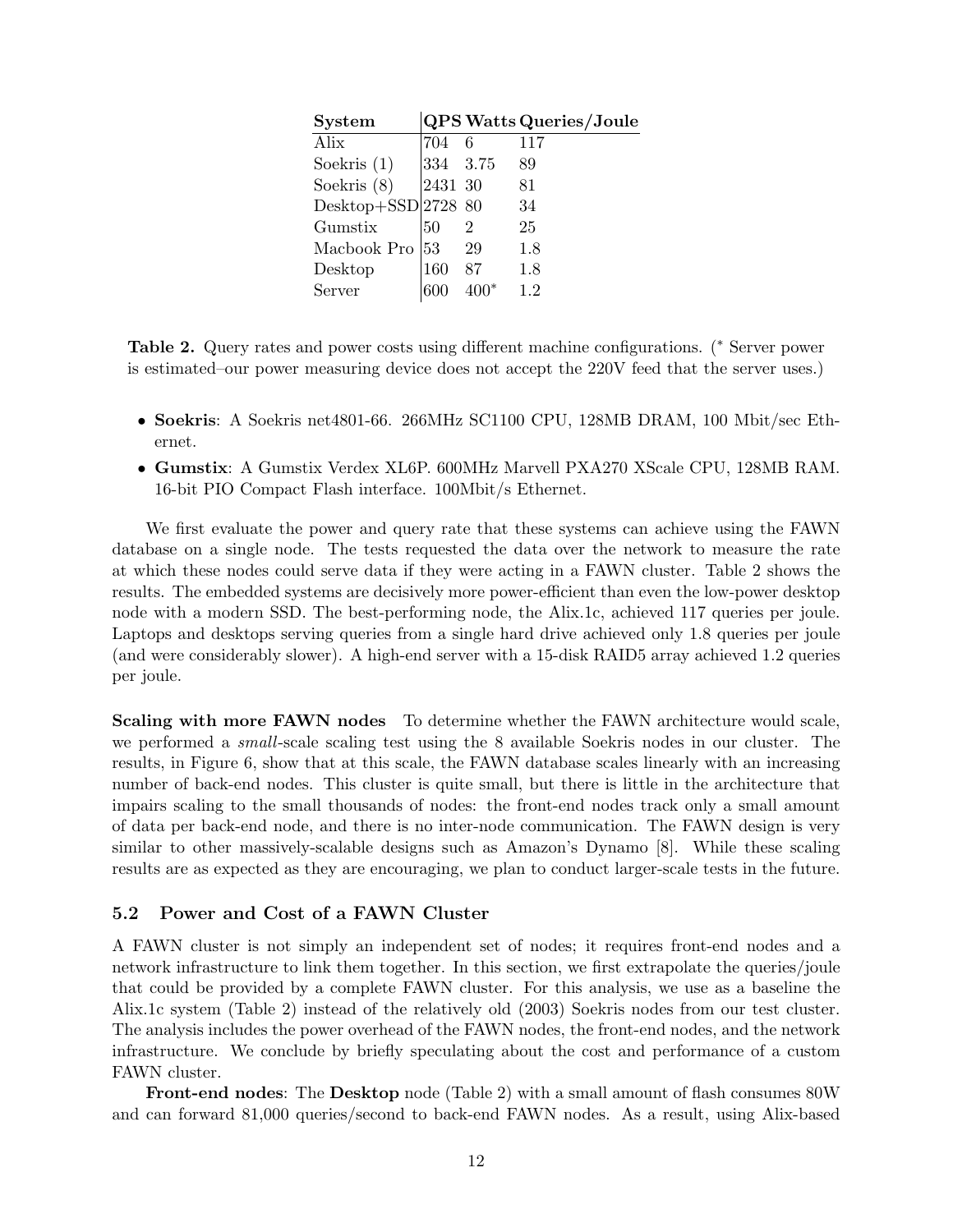

<span id="page-14-0"></span>Figure 6. The FAWN cluster scales linearly with an increasing number of nodes to the limit of the cluster size.

back-end nodes, a FAWN cluster requires one front-end node per 115 back-ends, for a total of 7 front-end nodes for 720 back-end nodes.

| FE power draw | 560W    |
|---------------|---------|
| FE cost       | \$4,200 |

Network infrastructure: With 100 byte requests, each FAWN node sends approximately 720Kbit/s of traffic under full load (128bytes \*  $704 \frac{\text{queries}}{\text{sec}} * 8 \frac{\text{bits}}{\text{byte}}$ ). This low query rate means that a single gigabit uplink can support 1000 back-end nodes, and so FAWN can use a relatively flat network hierarchy of 16-port switches  $(\$65, 1.5 \text{ watts})^5$  $(\$65, 1.5 \text{ watts})^5$  $(\$65, 1.5 \text{ watts})^5$  connected to a single 48-port 100/1000 switch (\$750, [6](#page-14-2)6 watts).<sup>6</sup> We note that the network infrastructure adds nearly 0.2 watts per node; while this is not a large increase with the Alix nodes, it would represent a 20% increase with a 0.8W node.

| Network power draw | 134W    |
|--------------------|---------|
| Network cost       | \$3,675 |

Back-end nodes: 720 Alix.1c-based FAWN back-end nodes with 16GB of compact flash per node.

| node power draw  | 4320W     |
|------------------|-----------|
| $\rm node\ cost$ | \$191,520 |

Alix node FAWN cluster: A cluster of 720 Alix.1c-based FAWN nodes, with 7 front-end nodes and associated network infrastructure.

| FAWN total power draw | 5014W     |
|-----------------------|-----------|
| FAWN total cost       | \$199,395 |

<span id="page-14-1"></span><sup>5</sup>Listed DC power input for Linksys EZXS16W is 3.3V, 300mA. 1.5W value multipled by 1.5 for power supply inefficiency.

<span id="page-14-2"></span><sup>6</sup>Maximum listed power draw for HP ProCurve 2610.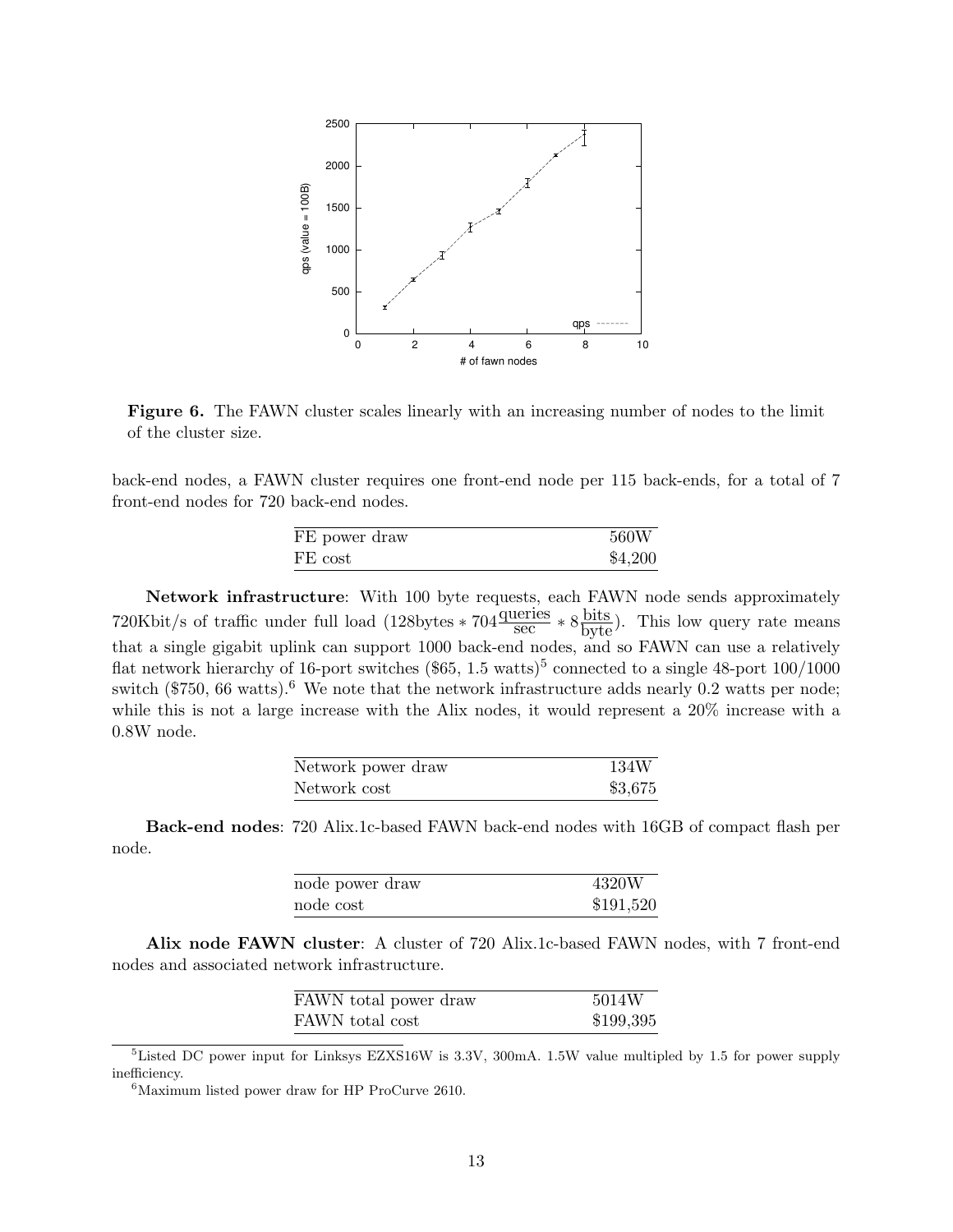With a 3x replication factor, this FAWN could serve a 3.8-terabyte dataset at 506,000 queries/second, or 101 queries per joule.

The power drawn by the FAWN is similar to that of a 16-node cluster of 1U rack-mount, dual processor machines. Given that the Alix nodes are over-provisioned for our needs in a FAWN cluster (they supply video, USB, PCI slots, multiple IO ports, etc), we believe that a more custom solution could achieve over 120 queries per joule.

Alternate architectures: The comparison with alternate architectures depends heavily on a design choice of whether to store the primary dataset in flash or on disk (in other words, whether and how much to replicate data on the FAWN nodes).

To achieve the same half-million queries per second would require ∼ 2000 disks, which alone would consume 20kW of power and cost \$80,000 without machines. The disks would have the advantage of not needing a replication factor of three—even 40GB hard drives would provide more than enough storage space for the dataset. Achieving the same query rate with DRAM would require roughly 4TB of memory to hold the working set (assuming primary copies were stored on disk), at a cost of about \$150,000 of DRAM, plus the cost of  $\geq$  128 server-class machines to hold the memory, which would themselves consume over  $20$ kW. It is worth noting that, using power consumption figures from Rivoire et al. [\[25\]](#page-21-6), the memory alone would consume approximately 4kW. A final alternative is using 192 nodes of the "Desktop-SSD" class equipped with 64GB solid-state drives. Such a cluster would consume 15kW and cost about 50% more than the equivalent FAWN cluster.

#### 5.3 Leave and Join Performance

Several of FAWN's design goals center around ensuring that the system performs well when nodes join and leave. (Similar challenges arise when initially populating a FAWN cluster with data.)

Splitting and Merging: As described in Section [3.4,](#page-8-2) a newly-joined node must obtain the database files for the key ranges it is now responsible for. Multiple nodes must split a database file into two smaller files and transfer them to the new node. On a leave, multiple nodes must merge two database files into one larger file.

A FAWNDB split sequentially scans the data portion of the database and creates two new database files, appending data to each file in a log-like fashion. As it appends data to each of the smaller files, the index of each database is updated correspondingly. Because the index is small enough to fit in memory, this does not result in random writes to Flash. A FAWNDB merge operates in a similar log-like fashion. Figure [9](#page-17-0) shows the time required for split and merge operations using FAWNDB: the merge operations shown combine two equally sized database files, whereas split splits one file into two files. The FAWNDB split and merge operations increase linearly with the size of the database being split or merged: Split requires a scan over an entire file, whereas merge requires a scan of only half of the file in this experiment, explaining the factor of two performance difference.

By way of comparison, our initial implementation of FAWN used Berkeley DB 4.6 (BDB) as the back-end storage manager, and we found that the split and merge operations on BDB were expensive. As shown in Figure [9,](#page-17-0) splitting and merging 128MB databases took 840 seconds, an order of magnitude longer than FAWNDB. Only the first 4 points are shown because of the time required to split/merge larger files.

Data Insertion: Inserts into BDB caused many more small writes to the Flash device, and its performance proved unacceptable. For example, we inserted 7 million records (comprising 1.8GB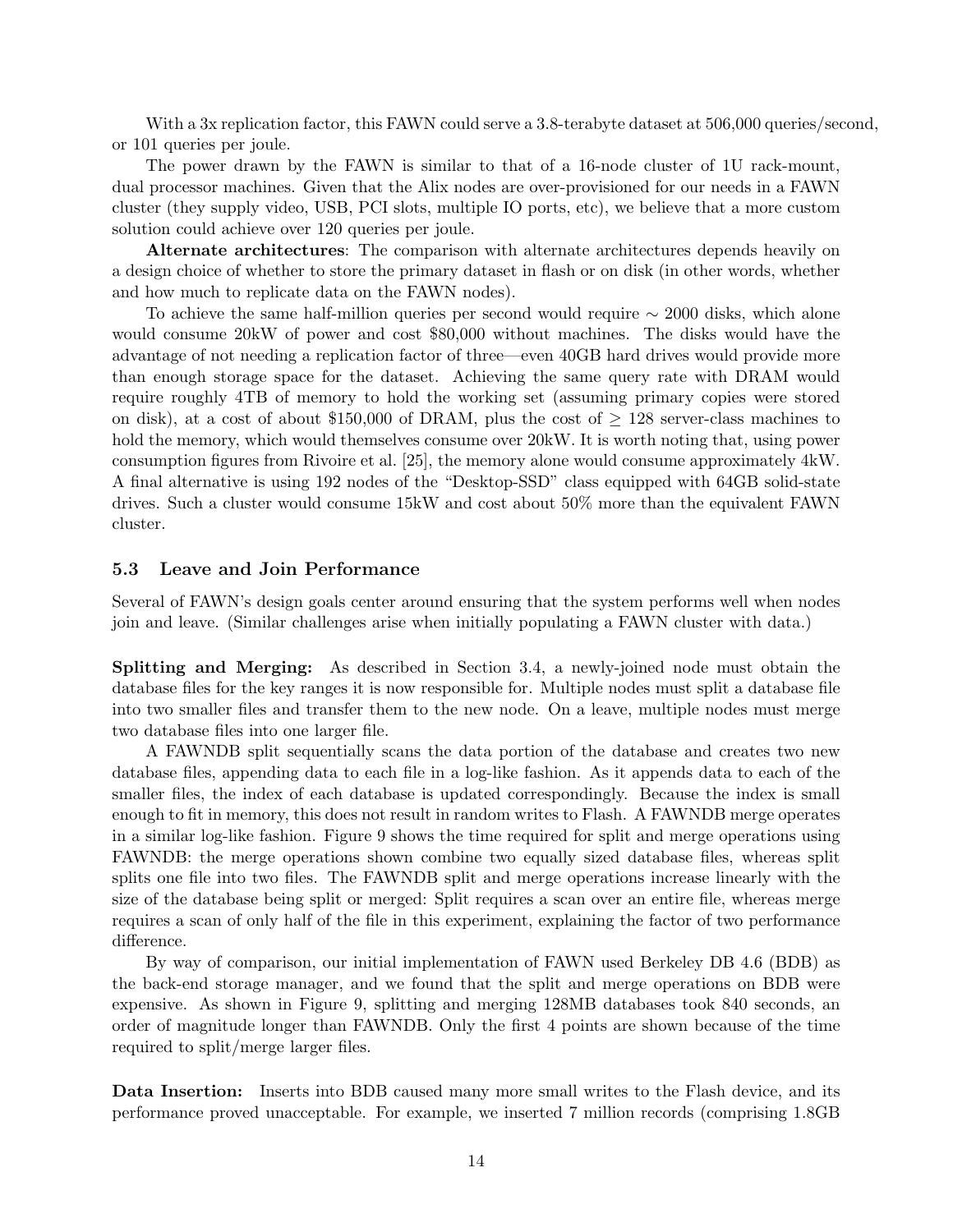| Number of Files | Insertion Time (seconds) |
|-----------------|--------------------------|
|                 | 46240                    |
| 8               | 11867                    |
| 32              | 8757                     |

of data), finding that the time required to insert depended on the size of the files generated:

#### Figure 7. BDB Insert Times

Inserting into 32 different files sequentially improved performance because random writes touched a working set of only 58MB, which could be stored in memory. However, the time required to insert this data was still longer than for FAWNDB.

In contrast, inserting data into FAWNDB produced insertion times that do not depend on the number or size of the database files because data is always inserted sequentially regardless of the file size:

| Number of Files | Insertion Time (seconds) |
|-----------------|--------------------------|
|                 | 578                      |
| 8               | 590                      |
| 32              | .596                     |

#### Figure 8. FAWNDB Insert Times

Splitting or merging a 1GB file requires less than 10 minutes, transferring the file over a 10Mbps takes about 15 minutes. FAWN therefore requires about 25 minutes to copy all data to a new node, and 10 minutes to initially populate a node.

#### <span id="page-16-0"></span>5.4 Workload variance and caching

A significant design question in FAWN was whether to use higher-powered front-end nodes or to keep the architecture homogeneous. Our major reason for having a heterogeneous architecture was to provide caching at the (faster) front-ends to keep up with highly skewed workloads. Figure [10](#page-17-1) shows the FAWN cluster's query rate as the workload goes from uniform (far left) to completely biased to a single object (far right), with and without the front-end cache. To model a power-law type distribution, the probability of selecting the popular key set is proportional to the number of popular keys, e.g. at 99% bias, 1% of the keys are selected 99% of the time.

As the workload bias increases, the query rate goes up regardless of the use of a front-end cache, as the back-end nodes become able to satisfy more requests from memory. Once the bias begins to reduce the number of *nodes* that the queries hit, however, the cluster without a front-end cache experiences a drastic reduction in throughput, finally being reduced to the in-memory performance of a single wimpy node. In contrast, the small cache at the FAWN front-end allows the cluster to maintain high performance regardless of workload bias.

### <span id="page-16-1"></span>6 Discussion and Future Work

Our investigation of the FAWN architecture is still early, but the results are promising: Even using many-year-old (and now discontinued) embedded systems, FAWN achieved many times the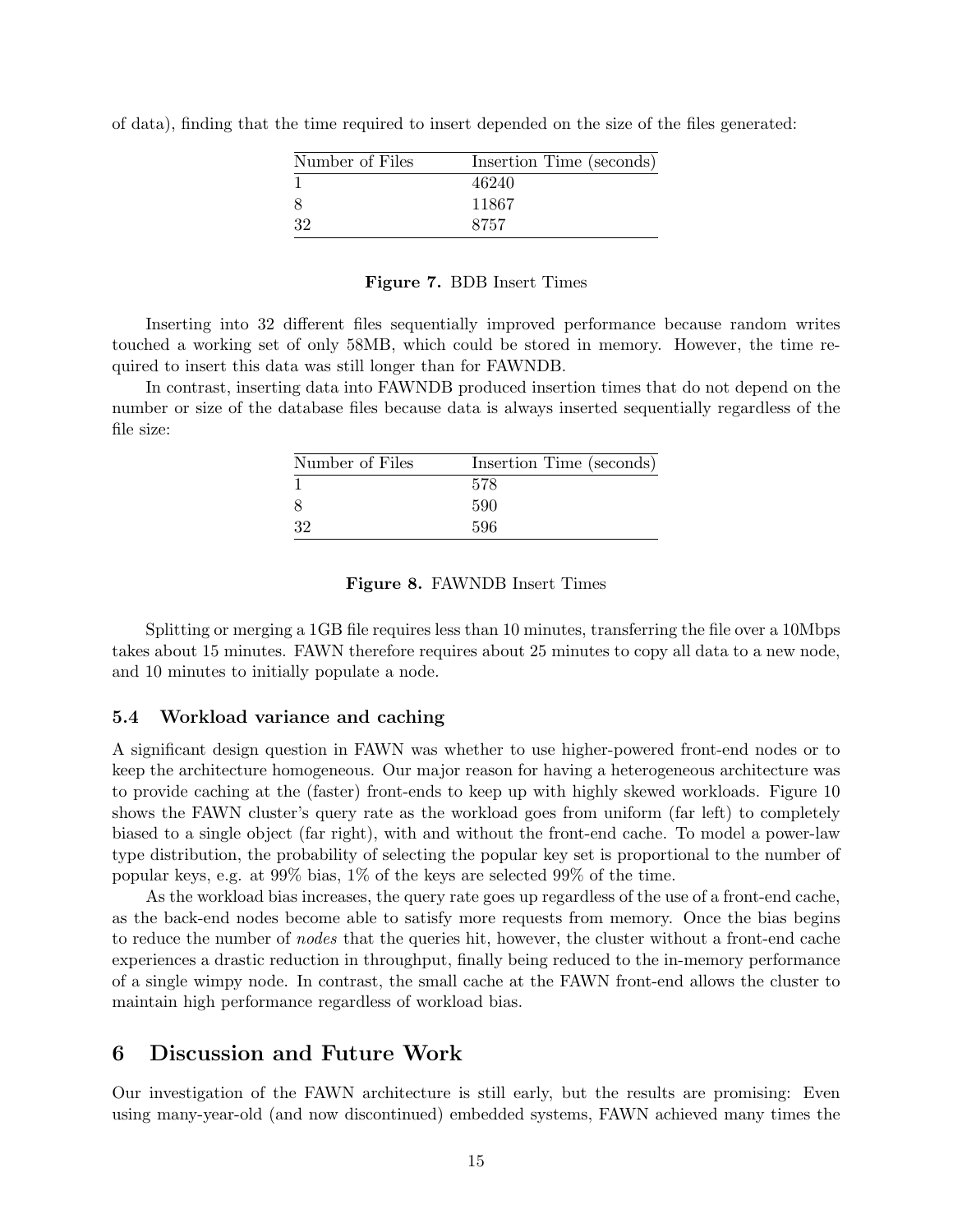

<span id="page-17-0"></span>Figure 9. Split and merge times for FAWNDB and BDB for several database sizes.



<span id="page-17-1"></span>Figure 10. Queries per second (Y) vs. bias, where the probability of selecting the popular keys is inversely proportional to the number of popular keys. FAWN's two-level cache hierarchy prevents the throughput collapse that occurs when a single node becomes overloaded (nocache).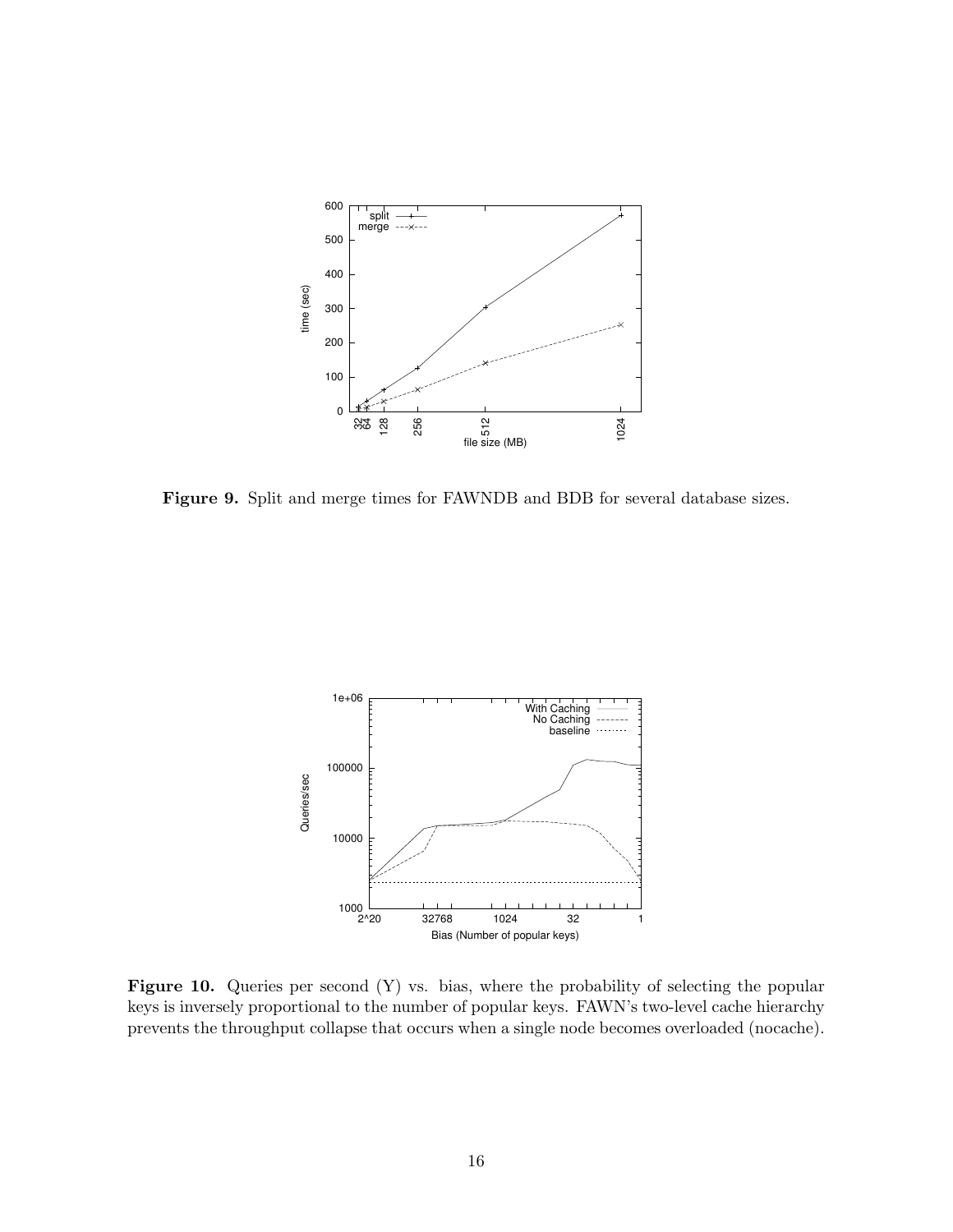queries/joules of a modern system, even using solid-state disk. Important future work includes conducting our evaluation at significantly larger scale, with modern hardware tailored for use in a FAWN, and pushing the boundaries to understand for what other workloads FAWN provides superior cost and power-performance.

# 6.1 FAWN Hardware

As we noted in Section [4,](#page-11-0) our experience with the available hardware platforms has been disappointing. The right mix of hardware capabilities appears critical to getting the most out of the nodes while consuming very low power. We are therefore planning to create a custom embedded system to act as the next FAWN prototype; we believe that with modern hardware with proper Flash support, the power savings from FAWN can greatly exceed those we have shown in this paper. Briefly, the planned FAWN nodes comprise:

| CPU 800Mhz XScale CPU Marvell PXA 320  |
|----------------------------------------|
| RAM 128 or 256MB                       |
| Network 10 Mbit/s Ethernet (or $100$ ) |
| Storage Compact Flash slot             |
| Interface 32-bit DMA capable           |

The cost estimates for such a system are slightly under \$100 without Flash; external Compact-Flash costs today about \$8 per gigabyte. The power draw from the nodes is about 0.8W.

### 6.2 Future Workloads

Our efforts in FAWN thus far have examined read-mostly workloads. We plan to extend our work to understanding whether FAWN can perform well for write-intensive workloads that require fast random access. Our initial target is network packet logging systems [\[16\]](#page-21-9) that log all or most network traffic and allow, for a time, post-hoc examination of previously received traffic that matches particular criteria. While flash's write performance is slower than its read performance, the FAWN back-end storage model of log-like writes with a small in-memory index might allow these workloads to achieve high write rates (5-10MB/sec per FAWN node) with very rapid random access.

# <span id="page-18-0"></span>7 Related Work

Any design for creating an array of smaller devices to replace one large component owes an intellectual debt to RAID [\[22\]](#page-21-10). FAWN leverages similar "dis-efficiencies" of scale for computation to those that RAID did for disks. In addition to this obvious descent, FAWN follows in a long tradition of ensuring that systems are balanced in the presence of scaling challenges and of designing systems to cope with the performance challenges imposed by hardware architectures.

# 7.1 System Architectures

JouleSort [\[25\]](#page-21-6) is a recent energy-efficiency benchmark; its authors developed a SATA disk-based "balanced" system coupled with a low-power (34W) CPU that significantly out-performed prior systems in terms of sorted records per joule. A major difference with our work is that the sort workload can be handled with large, bulk I/O reads using radix or merge sort with the smaller sort stages being performed in-memory. In this regard, JouleSort systems are more similar to the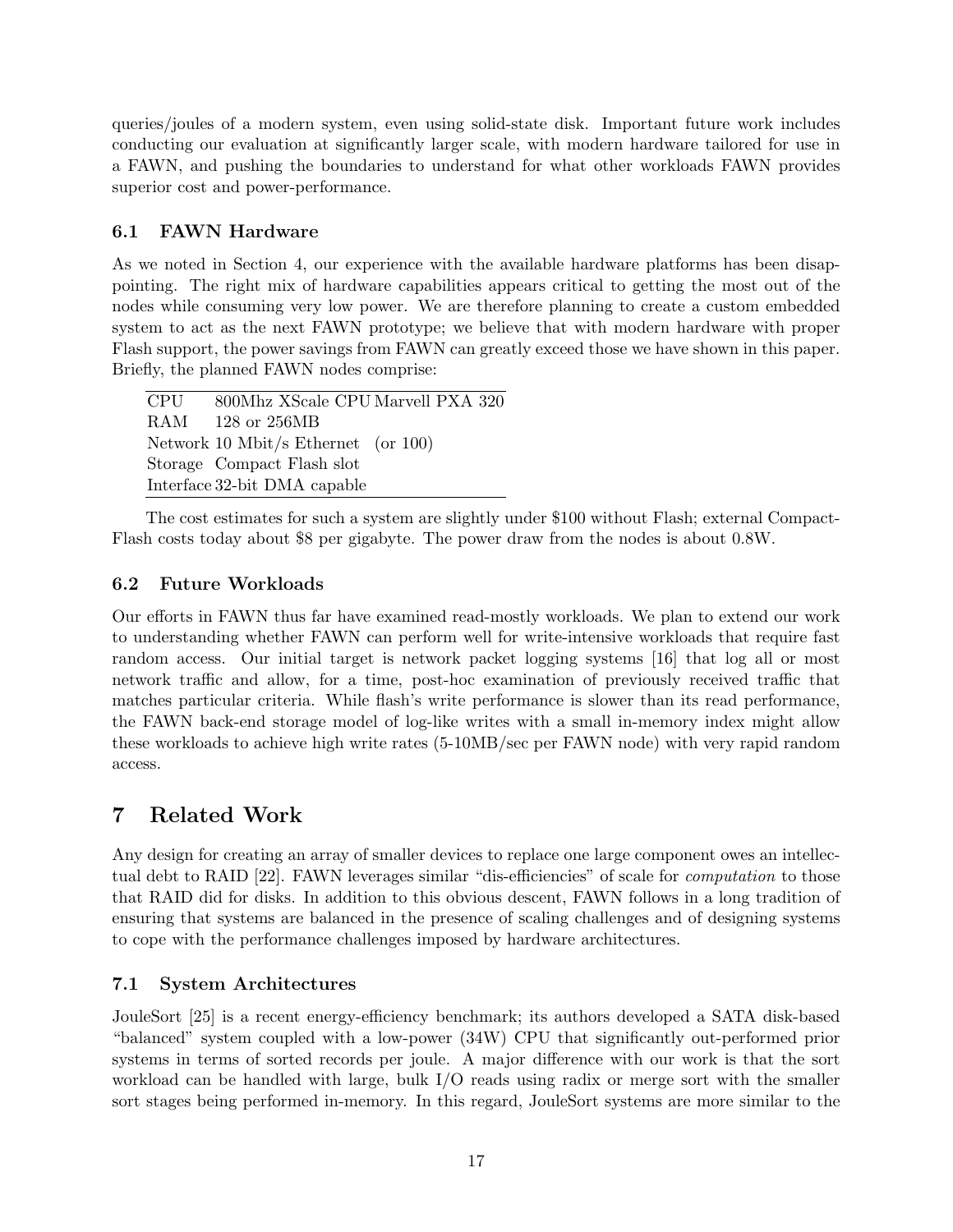high-throughput storage and analysis systems discussed below (in fact, a major step in MapReduce is performing a sort on all intermediate keys). FAWN, in contrast, targets even more seek-intensive workloads for which even the efficient CPUs used for JouleSort are excessive, and for which disk is inadvisable.

Considerable prior work has examined ways to tackle the "memory wall" (memory access times and bandwidth not keeping up with CPU speeds) and the equivalent problems with disk.

One of the most ambitious efforts in this area was the Intelligent RAM (IRAM) project, which examined an architecture that combined the CPU and memory into a single unit[\[5\]](#page-21-11). A particular focus of this project was on energy efficiency for portable systems; the authors found that an IRAM-based CPU could use a quarter of the power of a conventional system to serve the same workload, reducing total system energy consumption to 40%. FAWN takes a thematically similar view—placing smaller processors very near Flash—but with a very different realization.

Similar efforts, such as the Active Disk project [\[24\]](#page-21-12), examined a similar approach focused on harnessing computation close to disks. Schlosser et al. proposed obtaining similar benefits from coupling MEMS [\[28\]](#page-22-1) with CPUs.

#### 7.2 Disks with Flash

Recent trends have started placing moderate amounts of Flash either on-disk or on-controller to act as a cache of disk or filesystem data. These efforts build on significant past work examining the use of Flash memory as a cache to delay disk writes to save power and improve speed for power-constrained mobile devices, from work by Marsh et al. in 1994 [\[17\]](#page-21-13), to related efforts in the last few years [\[6\]](#page-21-14).

Today, several vendors offer "hybrid hard drives" that place a large Flash memory cache on disk to speed boot times and permit longer sleep intervals before writes. While these approaches have the potential to significantly speed average case performance, from FAWN's minimum-query-rate perspective, the hard drive component is unnecessary baggage: to meet its performance guarantees, FAWN must store all of its data in Flash anyway.

#### 7.3 Databases and Flash

One of the most related efforts is recent attention to the use of large amounts of Flash memory for databases, up to and including placing the entire database in Flash. Recent work by Myers and Madden concluded that NAND Flash might be appropriate in "read-mostly, transaction-like workloads", but that Flash was a poor fit for high-update databases [\[19\]](#page-21-8). Their work, along with Nath & Kansal's FlashDB [\[20\]](#page-21-7) also noted the log-like benefits of Flash, but in their environments, using a log-structured approach slowed query performance by an unacceptable degree. In contrast, FAWN's primary-key focus eliminates the need for more complicated B-tree-like indexing, and its separate data and index can therefore support log-structured access with no reduction of query performance.

#### 7.4 Filesystems for Flash

Several filesystems are specialized for use on Flash memory. Most use some form of log-structured filesystem [\[26\]](#page-22-2), such as the popular JFFS (Journaling Flash File System) for Linux, or the journaled ext3 filesystem. Our observations about Flash's performance characteristics follow a long line of research [\[9,](#page-21-15) [19,](#page-21-8) [31,](#page-22-3) [20\]](#page-21-7). Past solutions to these problems include the eNVy filesystem's use of battery-backed SRAM to buffer copy-on-write log updates for high performance [\[30\]](#page-22-4), followed closely by purely Flash-based log-structured Flash filesystems [\[14\]](#page-21-16).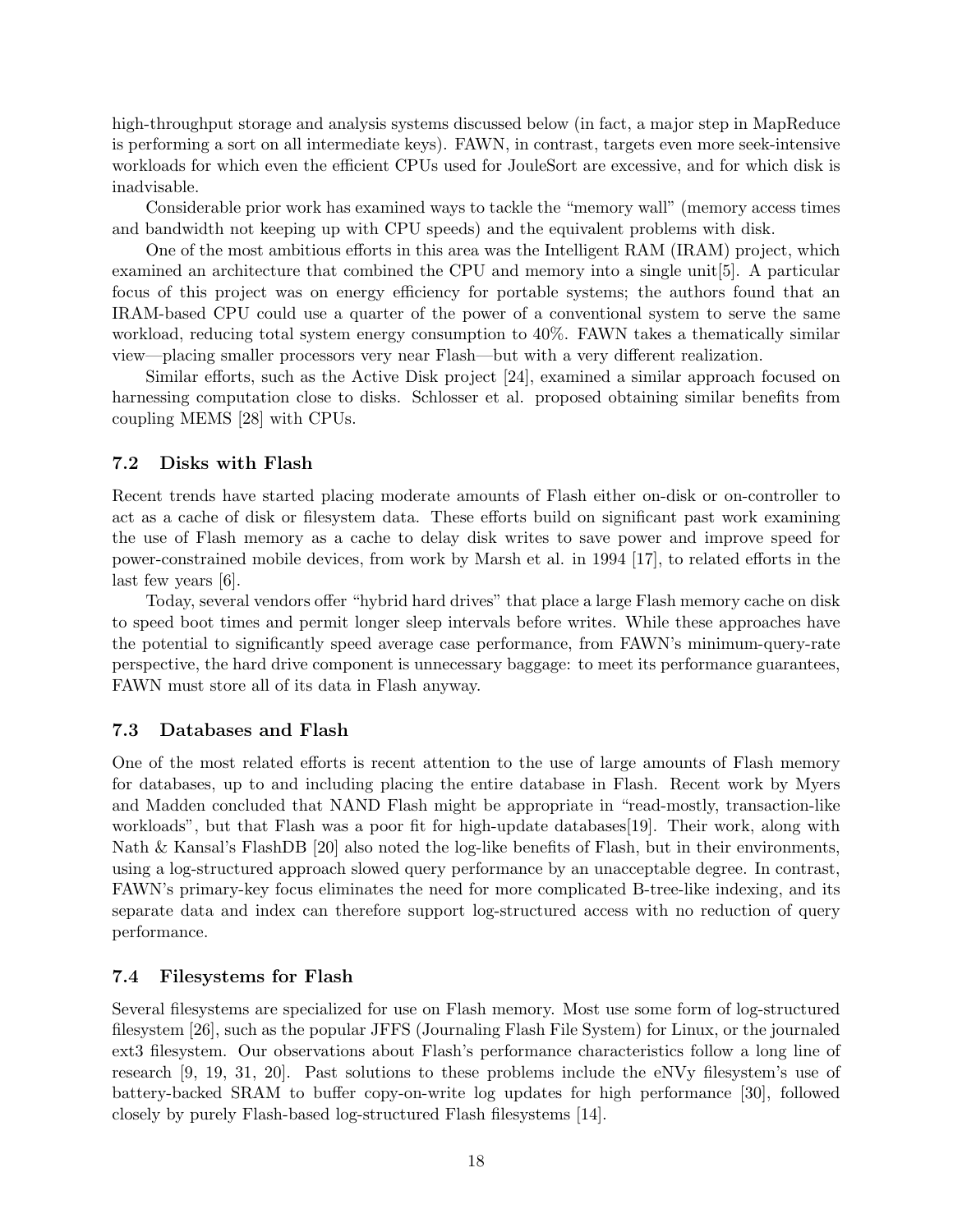#### 7.5 High-throughput storage and analysis.

A flurry of recent work has examined techniques for scalable, high-throughput computing on massive datasets. Major examples in this field include Hadoop or MapReduce [\[7\]](#page-21-17) running on GFS [\[11\]](#page-21-18). More specialized examples include SQL-centric options such as the massively parallel data-mining appliances from Netezza [\[21\]](#page-21-19). In general, all of these approaches aim to allow users to perform data processing at "spindle speeds", streaming bulk data as rapidly as possible from tens to thousands of hard drives concurrently. In general, these systems solve an orthogonal problem of providing bulk throughput for massive datasets with low selectivity (most of the data is of interest); they are not optimized for the high-selectivity, seek-bound workloads that FAWN targets.

#### 7.6 Distributed Hash Tables

FAWN-DHT takes advantage of much prior work in the design of distributed hash tables (DHTs). Its consistent hashing algorithm is based on Chord [\[29\]](#page-22-0). It borrows many features from existing systems, and *omits* many of the features that distinguish prior systems, such as distributed one-hop routing [\[15\]](#page-21-20),  $O(N \log N)$  routing scalability [\[29,](#page-22-0) [27,](#page-22-5) [18\]](#page-21-21), or flexible consistency management [\[8\]](#page-21-5). Instead, FAWN-DHT focuses on the design aspects necessary to create a scalable hash table out of a huge array of resource-constrained nodes and to do so in a way that works well with Flashbased storage. Each of these systems has features that complement those in FAWN, and FAWN's low-power and Flash-friendly design should apply equally to these prior systems.

### 8 Conclusion

This paper presented the design and evaluation of a Fast Array of Wimpy Nodes specialized for supplying high response rates to seek-bound, small-read workloads. FAWN uses a combination of balanced hardware (wimpy nodes with power-efficient CPU and IO capabilities) and software specialized to the peculiarities of this environment. Through this dual-pronged approach, FAWN achieves power efficiency 3-50 times higher than existing systems, while remaining a cost-effective way to meet the demand for high query rates.

Our experience with FAWN showed that building a system that really takes advantage of the scaling trends that FAWN exploits requires considerable attention to detail at both the hardware level and in the design of the database layered atop the nodes. Our evaluation of seven commodity platforms identified several promising candidates, but also identified a gap between FAWN's needs and the hardware capabilities that could be filled to further reduce FAWN's power consumption.

While our work with FAWN is still progressing, we believe that its power savings and high achievable query throughput show that its approach is worthwhile in an era where computing density and costs are becoming increasingly dominated by factors such as power and cooling.

# References

- <span id="page-20-2"></span>[1] Gumstix – dream, design, deliver.
- <span id="page-20-0"></span>[2] VMware: Virtualization, Virtual Machine and Virtual Server Consolidation.
- <span id="page-20-1"></span>[3] A. Ailamaki, D. J. DeWitt, and M. D. Hill. Data page layouts for relational databases on deep memory hierarchies. The VLDB Journal, 3:192–215.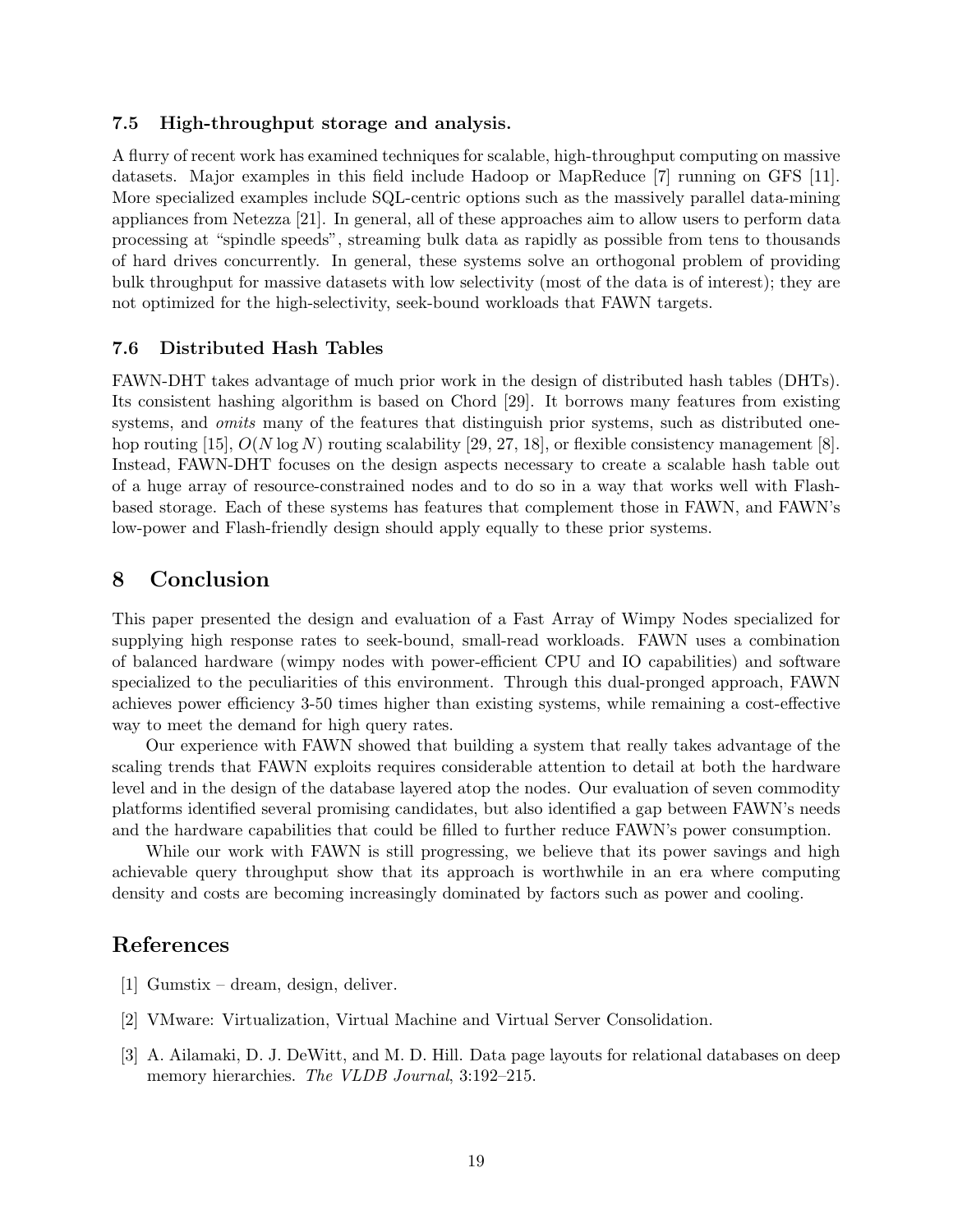- <span id="page-21-3"></span>[4] P. Barham, B. Dragovic, K. Fraser, S. Hand, T. Harris, A. Ho, R. Neugebauer, I. Pratt, and A. Warfield. Xen and the Art of Virtualization.
- <span id="page-21-11"></span>[5] W. Bowman, N. Cardwell, C. Kozyrakis, C. Romer, and H. Wang. Evaluation of Existing Architectures in IRAM Systems.
- <span id="page-21-14"></span>[6] F. Chen, S. Jiang, and X. Zhang. SmartSaver: turning flash drive into a disk energy saver for mobile computers.
- <span id="page-21-17"></span>[7] J. Dean and S. Ghemawat. MapReduce: Simplified Data Processing on Large Clusters.
- <span id="page-21-5"></span>[8] G. DeCandia, D. Hastorun, M. Jampani, G. Kakulapati, A. Lakshman, A. Pilchin, S. Sivasubramanian, P. Vosshall, and W. Vogels. Dynamo: Amazon's Highly Available Key-Value Store.
- <span id="page-21-15"></span>[9] F. Douglis, F. Kaashoek, B. Marsh, R. Caceres, K. Li, and J. Tauber. Storage Alternatives for Mobile Computers. Pages 25–37.
- <span id="page-21-4"></span>[10] B. Fitzpatrick. LiveJournal's Backend: A History of Scaling.
- <span id="page-21-18"></span>[11] S. Ghemawat, H. Gobioff, and S.-T. Leung. The Google File System.
- <span id="page-21-0"></span>[12] K. Gray. Port deal with Google to create jobs.
- <span id="page-21-2"></span>[13] P. R. N. Jouppi. Enterprise IT Trends and Implications for Architecture Research.
- <span id="page-21-16"></span>[14] A. Kawaguchi, S. Nishioka, and H. Motoda. A flash-memory based file system.
- <span id="page-21-20"></span>[15] B. Leong and J. Li. Achieving One-Hop DHT Lookup and Strong Stabilization by Passing Tokens.
- <span id="page-21-9"></span>[16] G. Maier, R. Sommer, H. Dreger, A. Feldmann, V. Paxson, and F. Schneider. Enriching Network Security Analysis with Time Travel. (To appear).
- <span id="page-21-13"></span>[17] B. Marsh, F. Douglis, and P. Krishnan. Flash Memory File Caching for Mobile Computers.
- <span id="page-21-21"></span>[18] P. Maymounkov and D. Mazières. Kademlia: A Peer-to-peer Information System Based on the XOR Metric.
- <span id="page-21-8"></span>[19] D. Myers. On the use of NAND Flash Memory in High-Performance Relational Databases.
- <span id="page-21-7"></span>[20] S. Nath and A. Kansal. FlashDB: Dynamic Self-tuning Database for NAND Flash.
- <span id="page-21-19"></span>[21] Netezza. Business intelligence data warehouse appliance.
- <span id="page-21-10"></span>[22] D. A. Patterson, G. Gibson, and R. H. Katz. A case for redundant arrays of inexpensive disks (RAID).
- <span id="page-21-1"></span>[23] P. Ranganathan, P. Leech, D. Irwin, and J. Chase. Ensemble-level Power Management for Dense Blade Servers.
- <span id="page-21-12"></span>[24] E. Riedel, C. Faloutsos, G. A. Gibson, and D. Nagle. Active Disks for Large-Scale Data Processing. IEEE Computer, 34(6):68-74.
- <span id="page-21-6"></span>[25] S. Rivoire, M. A. Shah, P. Ranganathan, and C. Kozyrakis. JouleSort: A Balanced Energy-Efficient Benchmark.